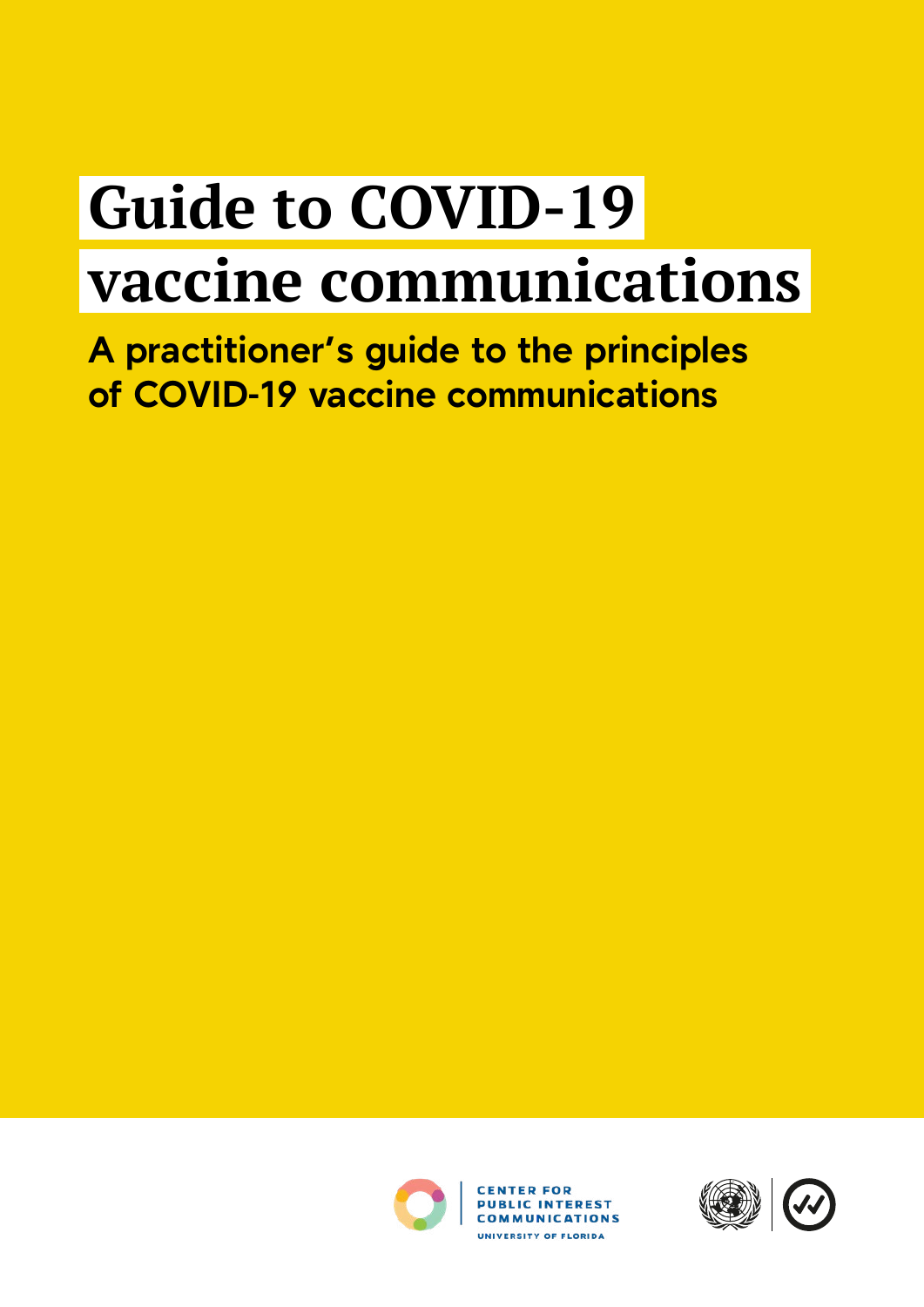# **Contents**

**How this guide was developed 4 Principles for builidng trust 6 It all starts with trust 8 The principles → Worldviews → Messengers → Narratives** → Relationships **→ Social Norms** → Emotions

**→ Motivations** 

|                            | Page             |
|----------------------------|------------------|
| w this guide was developed | $\boldsymbol{4}$ |
| iciples for builidng trust | 6                |
| Il starts with trust       | 8                |
| principles                 |                  |
| Worldviews                 | 10               |
| Timing                     | 16               |
| Messengers                 | 20               |
| <b>Narratives</b>          | 24               |
| Relationships              | 30               |
| <b>Social Norms</b>        | 34               |
| Emotions                   | 38               |
| <b>Motivations</b>         | 44               |
| erences                    | 48               |
|                            |                  |

**References 48**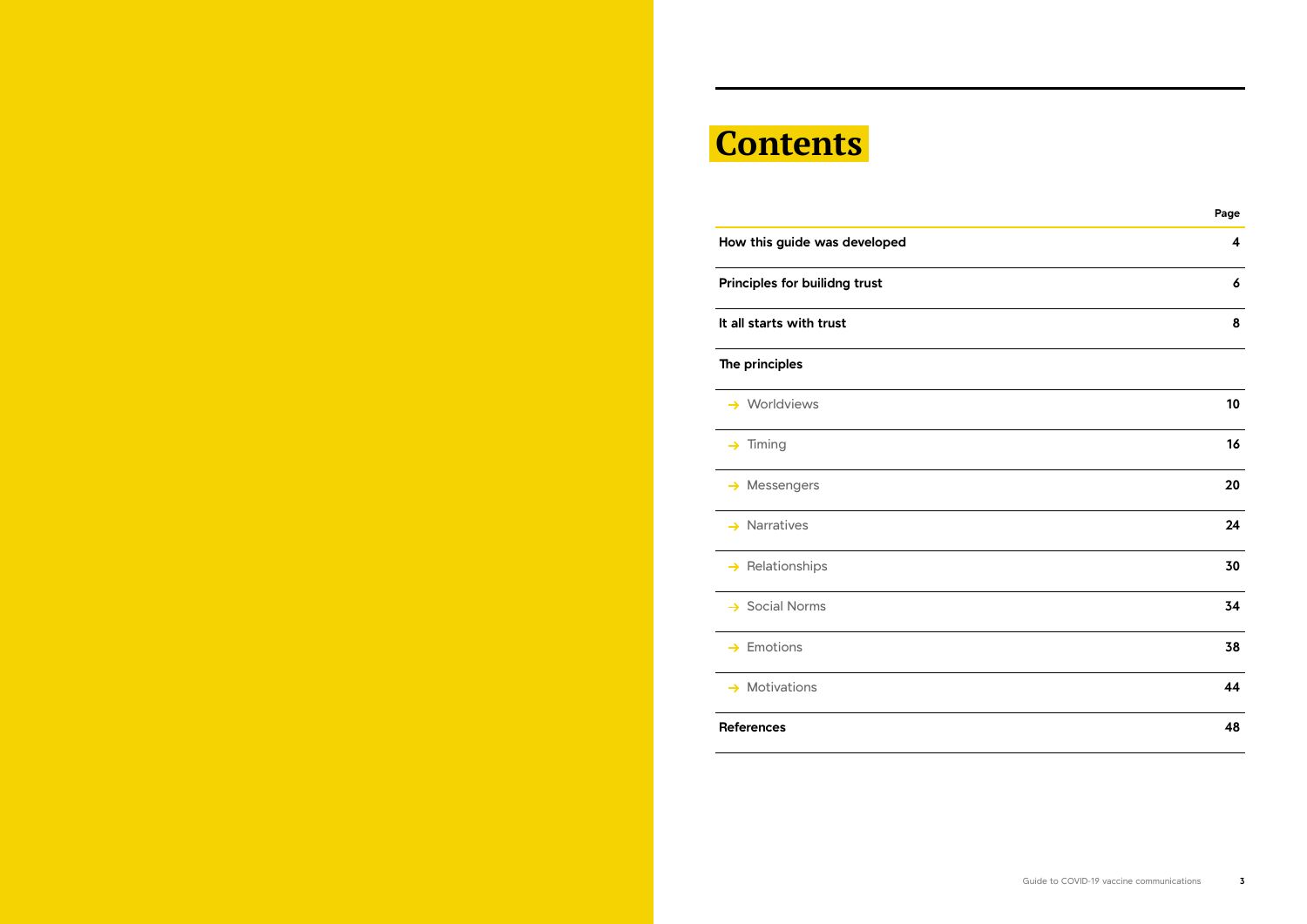# **How this guide was developed**

**This guide was prepared by the Center for Public Interest Communications at the University of Florida College of Journalism and Communications in partnership with Purpose and the United Nations Verified initiative.** 

Our research began with an informationgathering scan of peer-reviewed research from the US and the UK in vaccine hesitancy, through which we identified a group of scholars with expertise in identity, trust, science communication, etc. Over a period of five days from August 21-25, 2020, we held a series of conversations with these scholars around specific topics related to vaccine hesitancy.

- $\rightarrow$  What makes people resilient against misinformation?
- $\rightarrow$  What drives vaccine hesitancy?
- $\rightarrow$  Which frames will be most effective?
- $\rightarrow$  What kinds of message strategies have been effective with specific communities?
- $\rightarrow$  And finally, what are some of the best ways to make taking the vaccine a norm within particular communities?

### **These included:**

These conversations were transcribed and coded, and we identified the principals shared here.

We applied these principles to generate a survey which was conducted in four countries — France, Germany, the United States, and the United Kingdom — from October 4-18, 2020.

The survey had more than 1,600 total respondents, with more than 400 respondents per country, and was representative of gender, race, income, geography, and age. It offers preliminary data on testable claims made in this guide. The survey was conducted with online participants who were willing to take part. The survey was conducted by the survey firm Qualtrics which adhered to research guidelines and provided informed consent to survey takers about the survey and their rights.

Across the survey 301 people (18%) reported they were vaccine hesitant, which is in line with national surveys as of October 2020. While statistically significant, this survey was used to test the reception of certain messages and can not be generalized across all populations.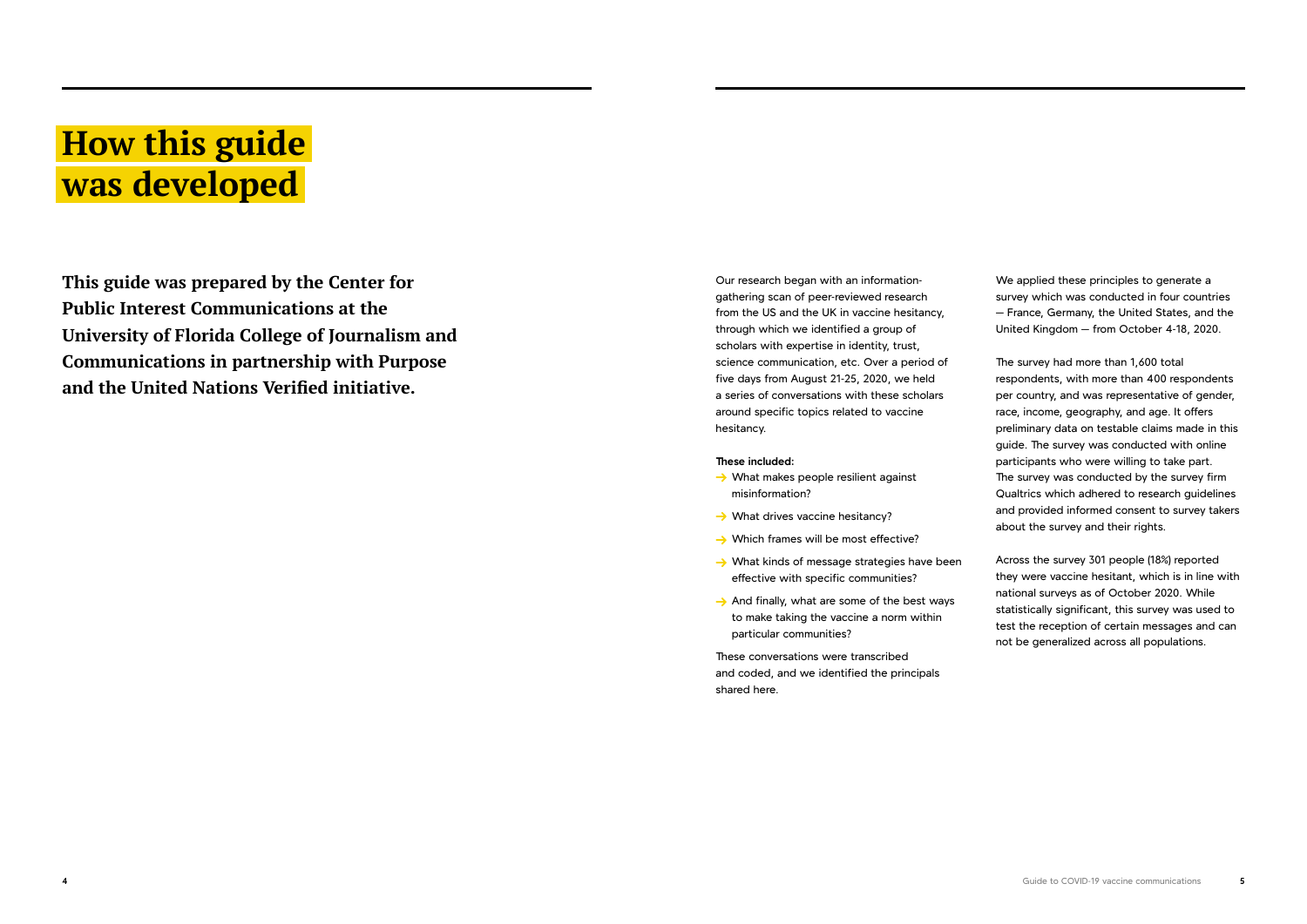**The principles include:**

### **Worldviews**

**Work within worldviews, identities, and moral values**—each of us has a unique set of identities, worldviews and moral values. These influence our choices and behaviors, and even what we believe to be true. Rather than investing time into messages to try to convince people otherwise, it's worthwhile to understand what others see as right and wrong and to connect with what's most important to them. Find the common ground between what we hope to achieve and what matters to them.

### **Timing**

**Use timing to your advantage.** It's far easier to build trust when you're the first to articulate a message. People are most likely to trust and stick to—the version of information they hear first.

### **Messengers**

**Use the right messengers for your audience.** People act when they trust the messenger, the message and their motivations. Trusted messengers vary greatly from community to community, but there are some broad lessons we can apply.

### **Narratives**

**Make your content concrete, supply a narrative and provide value.** If messages aren't concrete and don't include stories, our powerful sensemaking brains will fill the abstraction with stories and ideas that make sense to us.

### **Relationships**

**Recognize that communities have different relationships with vaccination.** In some societies, people may be fearful of vaccines, but have a strong trust in authority. In others, mandatory vaccinations have created distrust of government authorities. In others, decades of mistreatment and exploitation have resulted in a profound lack of trust in new medical treatments.

### **Social Norms**

**Change social norms to help gain acceptance.** We are deeply affected by the behavior and choices of people in our networks—even people we may not have met. Examining vaccine hesitancy through the lens of social norms offers two opportunities to make a difference. The first is activating social networks and people's perceptions of what others are doing. The second is in changing the communications norms among those communicating on behalf of the vaccine.

# **Emotions**

**Evoke the right emotions.** It's tempting to activate emotions like fear or shame to get people to take a vaccine, but fear immobilizes us, and shame is likely to achieve the opposite reaction we're hoping for. Look to more constructive emotions like love, hope and the desire to protect to get people to act.

## **Motivations**

### **Be explicit and transparent about your**

**motivations.** Our perceptions of the motivations of the messenger matters. Our motivations in seeking information are equally important. We're less likely to trust a vaccine if we question the motives of the people advocating for us to take it.

# **Principles for building trust**

The factors that lead people to make choices to take vaccines are nuanced and affected by how they see the world, their perceptions of the choices people like them will make, who they trust, their perceptions of risk, consistency of message and convenience of actually getting the vaccine.

In a perfect, limitlessly resourced world, we'd have the opportunity to craft highly specific campaigns for each community and identity in the world. The vaccine would be simultaneously available to all, and our personal doctors would administer it and assure us of its efficacy.

That world doesn't exist.

However, there are a set of principles for sharing vaccine information that can help increase trust, acceptance and demand for vaccination. In this guide, we'll help you understand this complexity and nuance and offer principles and insights drawn from leading experts in vaccine communications that can guide your efforts.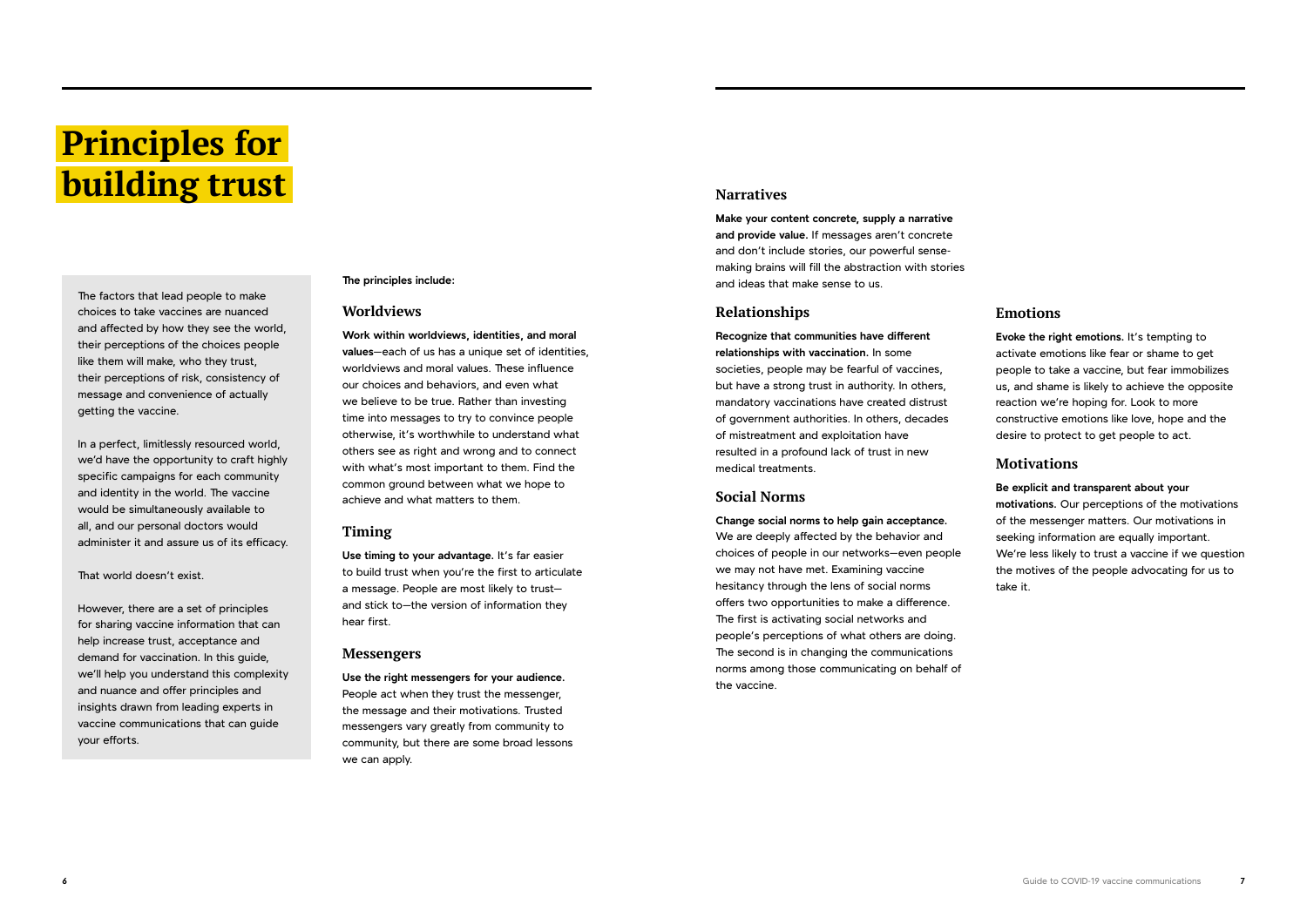## **During the COVID-19 pandemic who do you get reliable health advice from?**

# **It all starts with trust**

Our willingness to put a foreign substance into our bodies is highly dependent on trust.

Do we trust the vaccine? Do we trust those urging or requiring us to get the vaccine? Do we trust those developing it, and their methods and testing? Do we trust that the vaccine will keep us safe and not make us sick? Do we trust those administering the vaccine, and the environments in which it is offered?

There is no perfect turn of phrase or collection of terms that can lead people to choose to take a vaccine or reduce their hesitancy to do so. It is tempting to think that if we simply share consistent information about the availability and efficacy of the vaccine, people will trust that information and behave accordingly. However, this information deficit model of communication is not enough.

The human brain struggles to process uncertainty and complexity. It's not surprising that hesitancy regarding a COVID-19 vaccine is so rampant, and that it's easy and understandable to put trust in those around us who are expressing hesitancy and our own gut instincts, rather than trusting institutions.

## **The factors driving a lack of trust**

Some of the factors driving the lack of trust within certain communities include:

**Inconsistency.** Sharing health advice as our understanding of the science evolves may be perceived as inconsistency. If we look at the health messaging during the pandemic: many were told masks didn't work. Then that they did. Or that focus of infection was on surfaces, then we learned that the real threat was aerosolization. For those who are already skeptical, all of this can sound like inconsistency, which erodes trust.

**False balance** happens when a story or news account gives equal weight to two perspectives, or "both sides." We perceive them as being equally weighted and valid, leaving us to decide for ourselves which is true. This happened in media coverage linking the MMR vaccine to autism, when in fact just one poorly conducted (and ultimately retracted) study showed a link between the two. We saw a similar trend in early reporting on climate change: the scientific community almost unanimously agrees on the effects of global warming, but many news outlets included commentary from a few dozen climate-skeptics scientists, creating the perception among some that there is a chasm in the scientific consensus.

The **wrong messages**, sometimes shared as personal stories, can be hard to overcome especially those that seem politically motivated and don't show compassion or a link to science. Stories of individuals being harmed by vaccines, whether they are true or not, can undermine larger campaigns. It's easier to empathize with the experience of just one person than it is to empathize with the experience of the millions of humans whose health has already been protected by vaccines.

**Abstraction** is harmful, because when messages aren't concrete, our minds fill the empty space of abstraction with our own sense of meaning and bias. If you aren't providing concrete details, people who hear your message are filling that "empty space" with what is known or familiar to them. This may be the case with communicating about the process of developing a vaccine,

without concrete information on the process we fill the void with our own assumptions about safety and efficacy.

If a **messenger** appears to be motivated by factors that conflict with the recipient's moral values or is part of an "out-group" the recipients of the messages won't trust the messenger: Research suggests that when one encounters messengers with perspectives different than theirs, they'll ascribe the most extreme beliefs to them if the message counters their own perspective.

**Timing matters.** And as tumultuous recent events have shown, factors like elections, diagnoses and announcements about the status of vaccine trials have rapidly shifted the landscape and people's perceptions of their efficacy. It's important to be thoughtful about these contextual factors as you release information, hold events, or launch campaigns.

National health professionals Scientists and researchers Your personal doctor **Friends** and family Government and politicians Pharmaceutical companies **Celebrities** Scientists and health professionals are the most trusted sources of advice during the pandemic. **24.0% 22.8% 12.3% 3.9%**

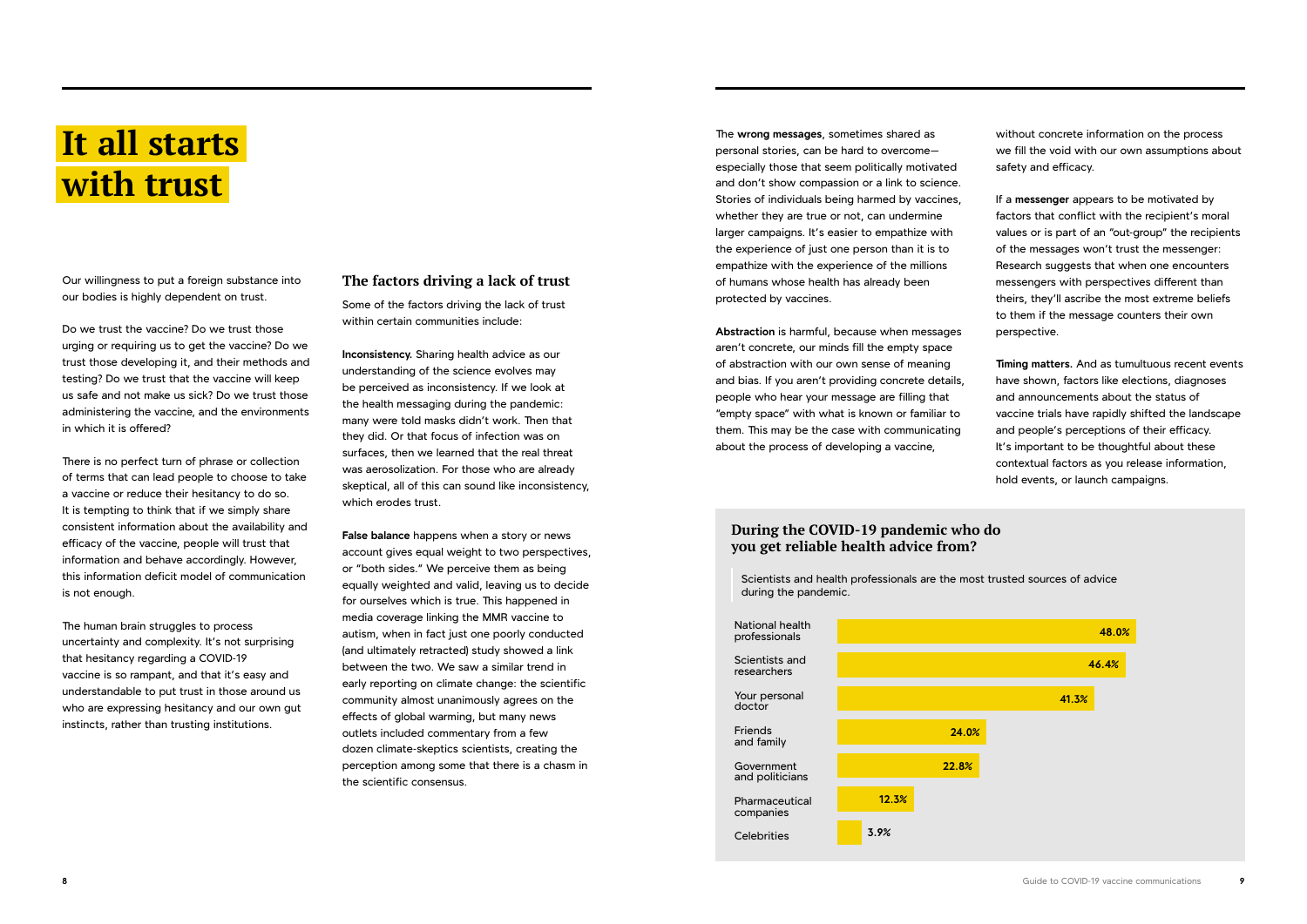**Understanding what others see as right and wrong can help us to connect with what's most important to them and find the common ground between what we hope to achieve and what matters to them.** 

Our beliefs are intertwined with our **identities, moral values and worldviews.** Beliefs affect which information we're willing to accept as true and how we should respond to it. We are influenced by people within our networks who share our identity, worldviews and moral values. These factors influence how we hear messages, and motivate us to accept or reject information.

Research by social psychologists Daniel Kahneman and Amos Tversky suggests that people use mental shortcuts (or intuitive thinking) to navigate their social world. The cues we take from messages and messengers help us quickly assess how we should feel about a particular issue. This is in contrast to slower, analytical thinking that requires more cognitive effort.

**Worldviews** are the collection of beliefs we hold about the world around us. People have different worldviews that guide how they think the world works, and how they act in response to social and environmental issues. Worldviews exist along a continuum, with people falling on different points. Identifying the worldview of a community is important for a campaign to be able to identify messages and solutions that will resonate, and to avoid those that will lead to information avoidance or perceived threat.

*I* What's going to be compelling for some audiences is what **resonates with their personal values. So for those who are rugged individuals, it could be about the freedom to go back to work as quickly as possible, and the freedom to go back and congregate at your place of worship as soon as possible. And the freedom to move about on your own in your community on your own time. So it's all about that sense of individual agency, but for others, it may be about responsibility to community and family and being a good parent, or being a good daughter or son to protect an elderly immunocompromised parent** 

**Identities** are the various groups we see ourselves as belonging to. These identities are often more helpful for segmenting communities than demographics, because they are selfselected and based on the interests of the individual. People within a social group tend to have similar values and beliefs and engage in the same normative behavior. Research suggests that we are unlikely to engage in behavior that separates us from the groups with which we identify.

# **Principle**

# **Work within worldviews, identity and moral values**

– Monica Schoch-Spana, Ph.D., Senior Scholar at the Johns Hopkins Center for Health Security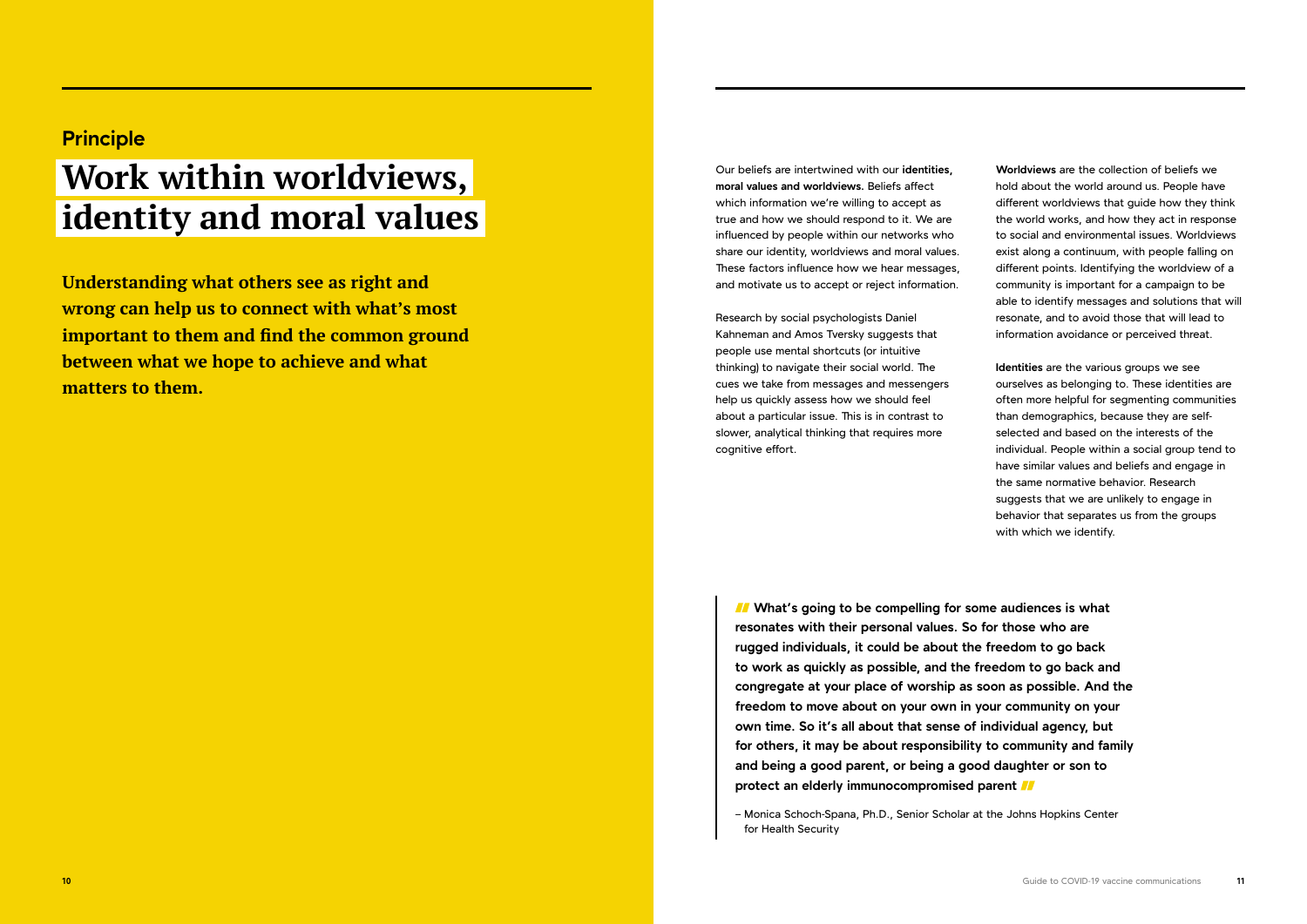### **Moral values**

Research on moral values and decision-making suggests that people support issues that resonate with their existing values as compared to those that threaten or challenge these values. Moral Foundations Theory identifies five moral values that inform this sort of processing: Loyalty, Fairness, Care, Authority and Sanctity/ Purity and people's proclivity to these correlate with their political ideology.

Moral psychologist Jonathan Haidt suggests that people rely on affectation—whether something feels good or bad—to form these quick judgements. If something makes us feel bad, we will find a reason to justify why it is wrong.

If something makes us feel good, we will find a reason to justify why it is right. People rely on information cues that help them quickly assess how they should feel about an issue. People who are more conservative tend to value respect for authority, in-group loyalty, and preserving the sacred or pure, while people who are more liberal tend to value fairness and protection from harm. Below is a breakdown of the motivations for each value based on work by Haidt, Graham and Nosek (2009):

**Conservative Value Motivation** In-group loyalty Emphasis on loyalty or betrayal to his or her group. Emphasis on protecting the group, even above their own interests. Respect for authority Emphasis on respect for tradition and hierarchy and responsibility to fulfill duties of his or her role within society. Purity/Sanctity Identifying something as unnatural or disgusting, or violating standards of purity and decency. Emphasis on acting in a virtuous way. **Liberal Value Motivation** Protection from harm Emphasis on protecting someone from harm, suffering, emotional distress, violence. Care for the weak and vulnerable. Fairness Emphasis on equality and justice, i.e., people treated differently than others or someone denied his or her rights.

**These values play out differently across different countries.**

 **…attitudes towards vaccines are about the way people think the world operates. I guess the association we see between populist or anti establishment voters and vaccine hesitancy relates to something about people's views towards elites and experts. This relates to people's understanding of the States and capitalism, pharmaceutical companies and things like this. So I think we have to really understand that there's some deep structural determinants of vaccine hesitancy that go way beyond information and awareness** 

– Jonathan Kennedy, Ph.D., Senior Lecturer in Global Public Health at the Queen Mary University of London

### **Recommendations**

As you apply the other principles in this guide, start with an understanding of the worldviews, identities and moral values of those whose behavior you're working to shift.

- Examine the worldviews, identities and moral values of  $\omega$ your target communities and discuss vaccines in the context of what you know is most important to them.
- $\omega$
- $\omega$ on those that are most resistant to vaccine uptake. to be a more effective use of resources.
- $\overline{\mathcal{W}}$ you hope to shift.

Use your resources effectively by focusing your message Focusing your messages on those less likely to act is likely

Build clear calls to action that resonate with the moral values, worldviews and identities of those whose mindsets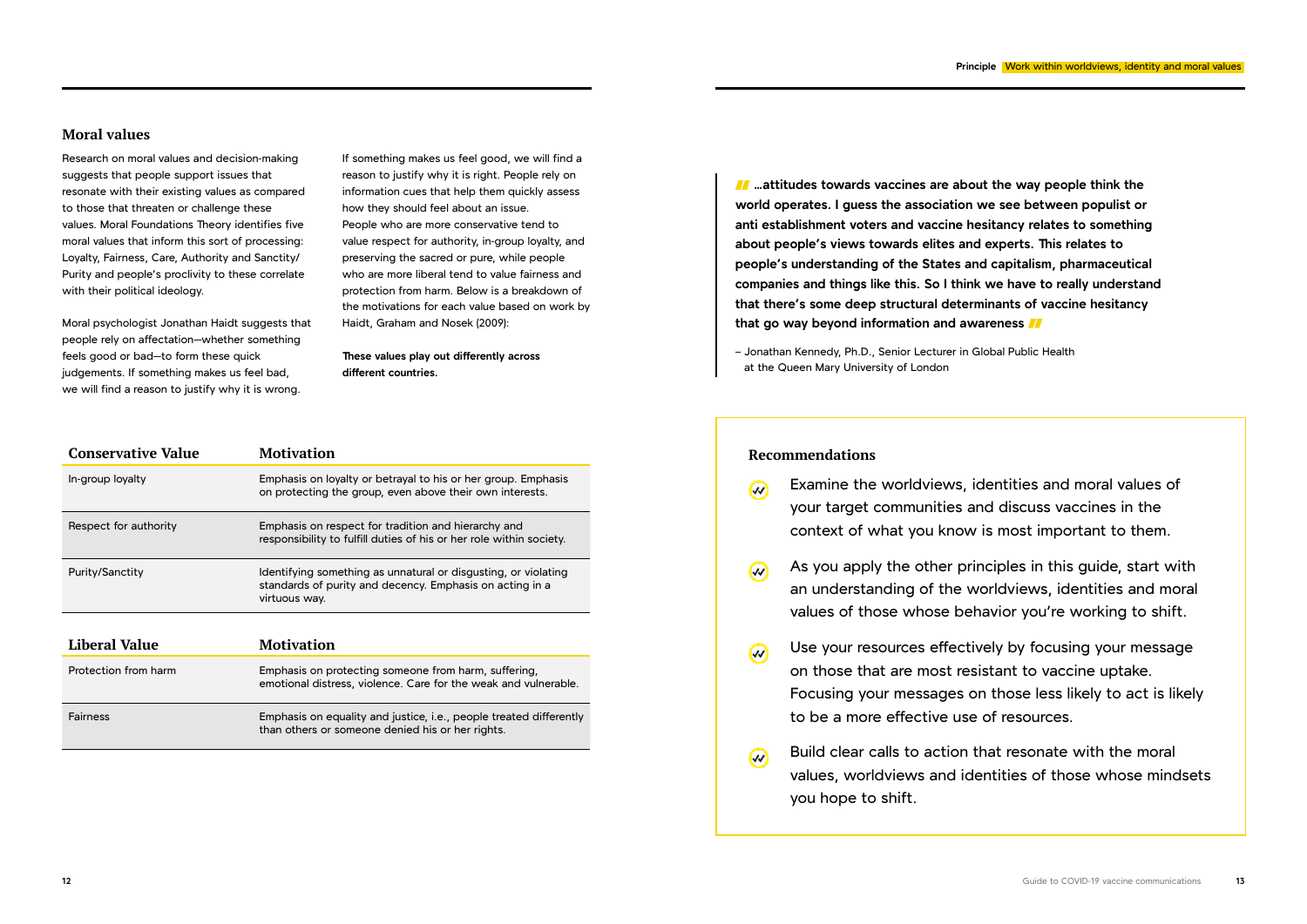

**14** Guide to COVID-19 vaccine communications **15**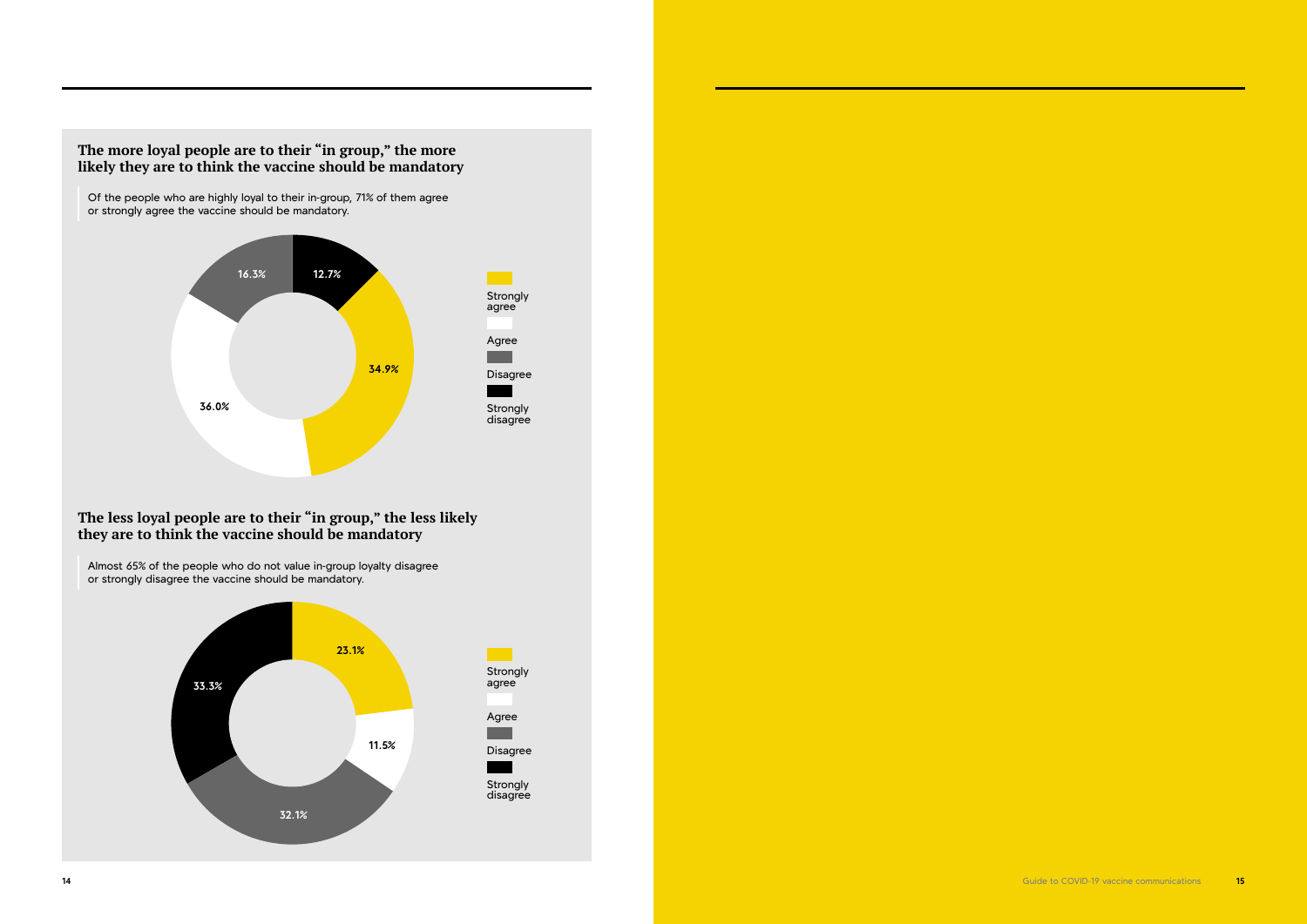**It's far easier to build trust when you're the first to articulate a message. People are most likely to trust—and stick to—the version of information they hear first. It's also critical to know what else is happening as important news breaks.** 

## **Timing is critical**

We're in a quickly shifting landscape where people's beliefs and actions will change rapidly. What may be effective in one context may shift within a week or two as other contexts change. People evaluate what they trust against their existing knowledge, and there is a window of opportunity to get people information and build trust. Sharing accurate information quickly is critical to gaining their trust. You only get to be first once, and we trust what's first most.

Speed is important, but so is consistency. Communicators face the dual challenge of getting to people quickly with the right

**Inoculation theory** offers a way of thinking about this. It works just as vaccines do. By exposing people to a message that counters your argument and then refuting it, you can help people become more resilient to harmful or inaccurate messaging they may hear later. And just as vaccines only work when they're administered before someone is exposed to the disease, inoculation theory works when your message is heard first.

Myiah Hutchens, Ph.D., Assistant Professor at the College of Journalism and Communications at the University of Florida points out "inoculation theory is perfect for the issue

*I* By the time the (H1N1) vaccine was available, concern was **lower, and so a lot of people chose not to get it** 

information and in the window of opportunity that allows them to build trust.

An important aspect of timing is repetition. Heidi Larson, Ph.D., Professor of Anthropology, Risk and Decision Science and Director of the Vaccine Confidence Project at the London School of Hygiene & Tropical Medicine, has observed that in the case of COVID-19, new information may be less trusted, especially in a context as volatile as the one in which we find ourselves. This makes it important that people hear similar messages from a range of messengers.

at hand [COVID-19 vaccine]. The idea being that having the correct information initially is better than when you're being exposed to misinformation, because we know that information sticks, especially if it's something we want to believe."

Gordon Pennycook, Ph.D., Assistant Professor of Behavioural Science at University of Regina's Hill/Levene Schools of Business, agrees adding a crucial point about critical thinking: "if you do an experiment that involves information, some people have better intuitions about what's true versus what's false. The benefits of critical thinking is not just that people think

# **Principle**

# **Use timing to your advantage**

– Emily Brunson, MPH, Ph.D., Associate Professor of Anthropology at Texas State University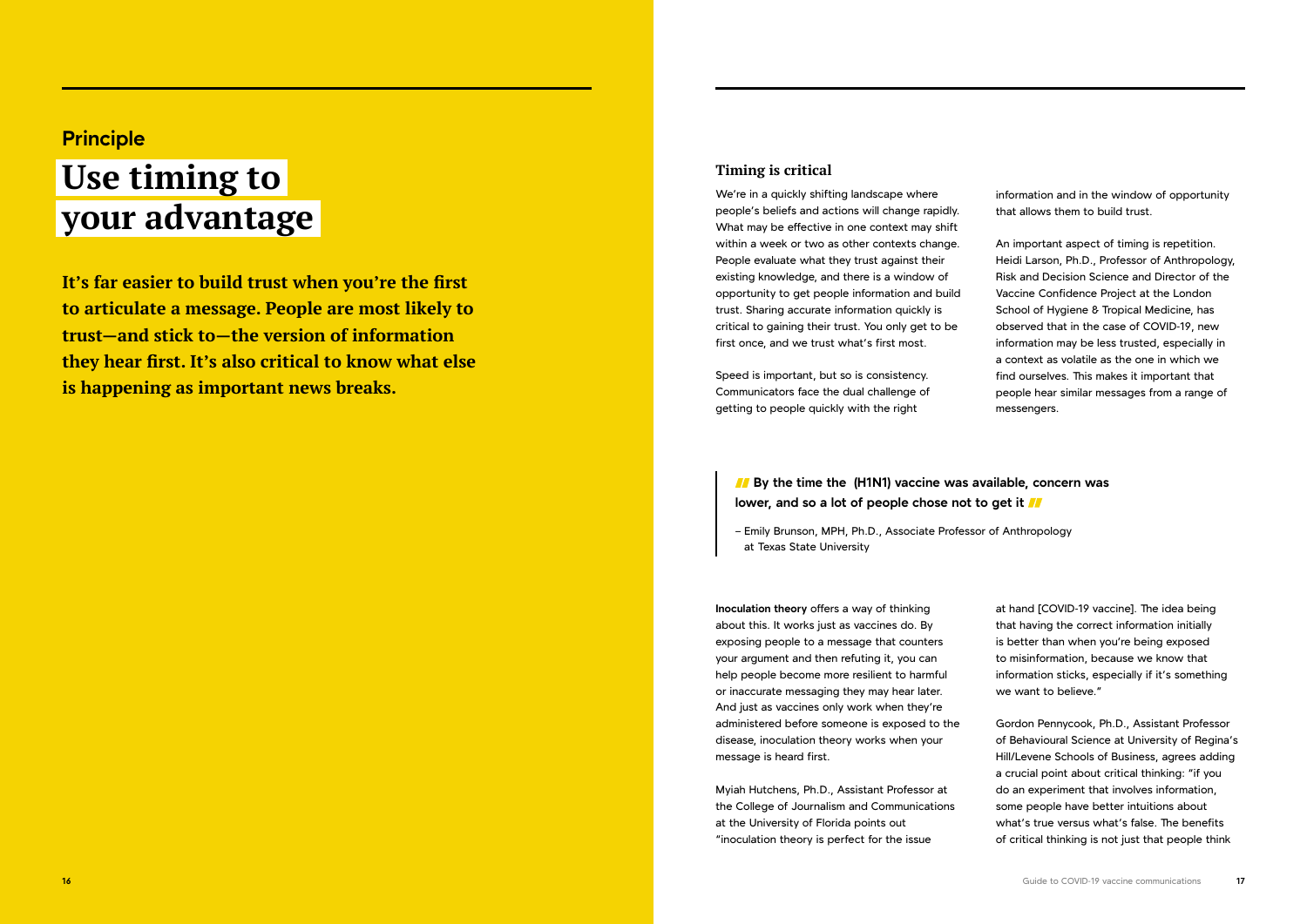*II***</del> What will be the situation with the virus at the time that the vaccine becomes available? Is it going to still be raging? Hopefully not like it is right now. In the US, it's not under control, so things are getting worse. But we may not have this vaccine till some months from now, and maybe, hopefully, the situation will be calmer. If we behave ourselves, then the incidence will be low. If the incidence is low, then people will not feel a need for it [the vaccine] as much as they do now. So we know that the willingness to take a risk with vaccination will increase if you feel vulnerable and if you feel the need. But when everything looks okay, like it's under control, why subject yourself or your child to this unknown substance if everything looks calm? One has to kind of figure out how the messaging will interact with the situation on the ground at the time that this is being considered** 

- $\omega$ "get there first" and inoculate people with effective messages that resonate with their worldview.
- Consider what else is happening at the same time  $\overline{w}$ and how that might affect how much people trust your message.
- $\omega$ also important that people continue to hear the same message from a variety of sources.

– Paul Slovic, Ph.D., Professor of Psychology at the University of Oregon and founder and president of Decision Research

# **Recommendations**

Identify content areas where you have an opportunity to

Repeat. While being first with a message is important, it's

more critically about what they are presented with at the moment, but that they have thought about things over time. This allows them to contextualize the stuff they see better."

Given that there is little knowledge of the vaccine approval process, and curiosity about the availability of a vaccine is high, there's an opportunity to build trust by helping people to understand this process.

Factors like the overlap of the national elections in the United States and cold and flu season create additional complexities, but may offer additional opportunities to encourage people to take vaccines.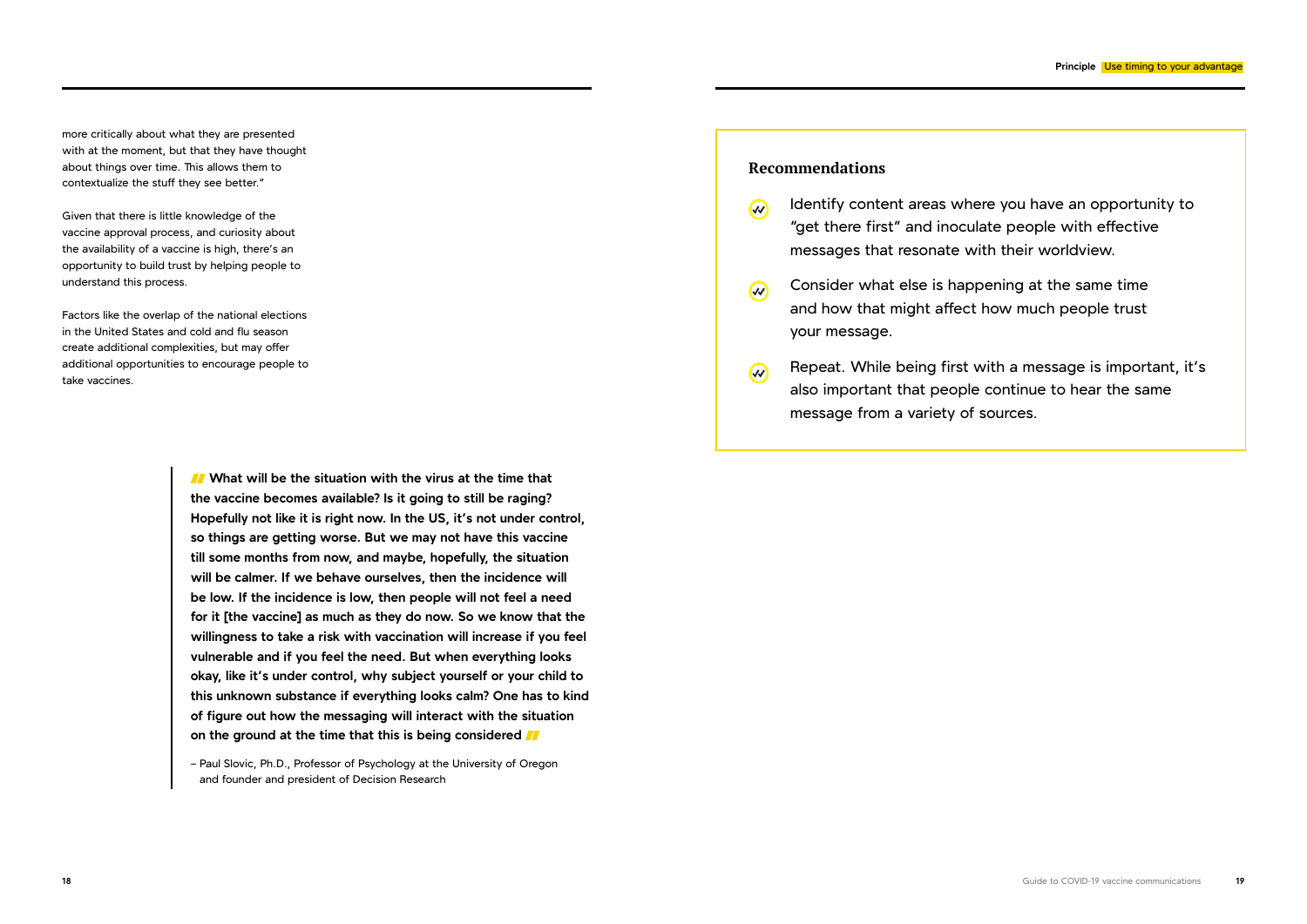**People act when they trust the messenger, the message and their motivations.**

People within different contexts and societies trust different messengers. We want our messengers to have specific expertise and knowledge and we consider their motivation sometimes—but not always—in our trust of them.

Without question, the most effective messengers are experts and trusted leaders in our own communities—both our geographic ones and our digital ones.

It's important to examine who people trust, and demonstrate, where possible, that sources who are trusted within communities also trust expert institutions like the FDA or UN.

The construct of "in-group" and "out-group" can be helpful in identifying trusted messengers. David Fetherstonhaugh, Applied Behavioral Economist, points out that "I couldn't stress enough the importance of a message coming from within an in-group — someone that's automatically on the inside. It's almost like such messages even bypass deliberate cognition because they are coming from a trusted source: 'They're my family, or it's my pastor, or it's my party leader.' So the source of messages, in-group vs. out-group, is extraordinarily important for how a message is received."

*II* So you can imagine a world where you're able to understand **who the most trusted source for a particular community is based on understanding that community really, really well and then figuring out all the network connections that lead to a central individual. So we can make a guess about who the trusted source for liberals who live on the coasts are, but that could be really wrong, and the cost of having that be wrong is really, really high. As much as we're talking about trust in testing the actual messages, figuring out who the source is possibly just as much important** 

Myiah Hutchens points out that our personal experience and observations are critical. "For the most part, we're going to trust our in-groups until we're forced otherwise. Right? So it's going to be a hard issue of making sure that people's realities are then matching up with what their in-groups are saying."

Jay Van Bavel, Ph.D, Associate Professor of Psychology, New York University, said that's actually what some epidemiological guidelines for public communication advise: "These messages shouldn't actually be politicized or shared by political figures... it would be better if you have a scientist out there sharing it."

# **Principle**

# **Use the right messengers**

– David Markowitz, Ph.D., Assistant Professor at the School of Journalism and Communication at the University of Oregon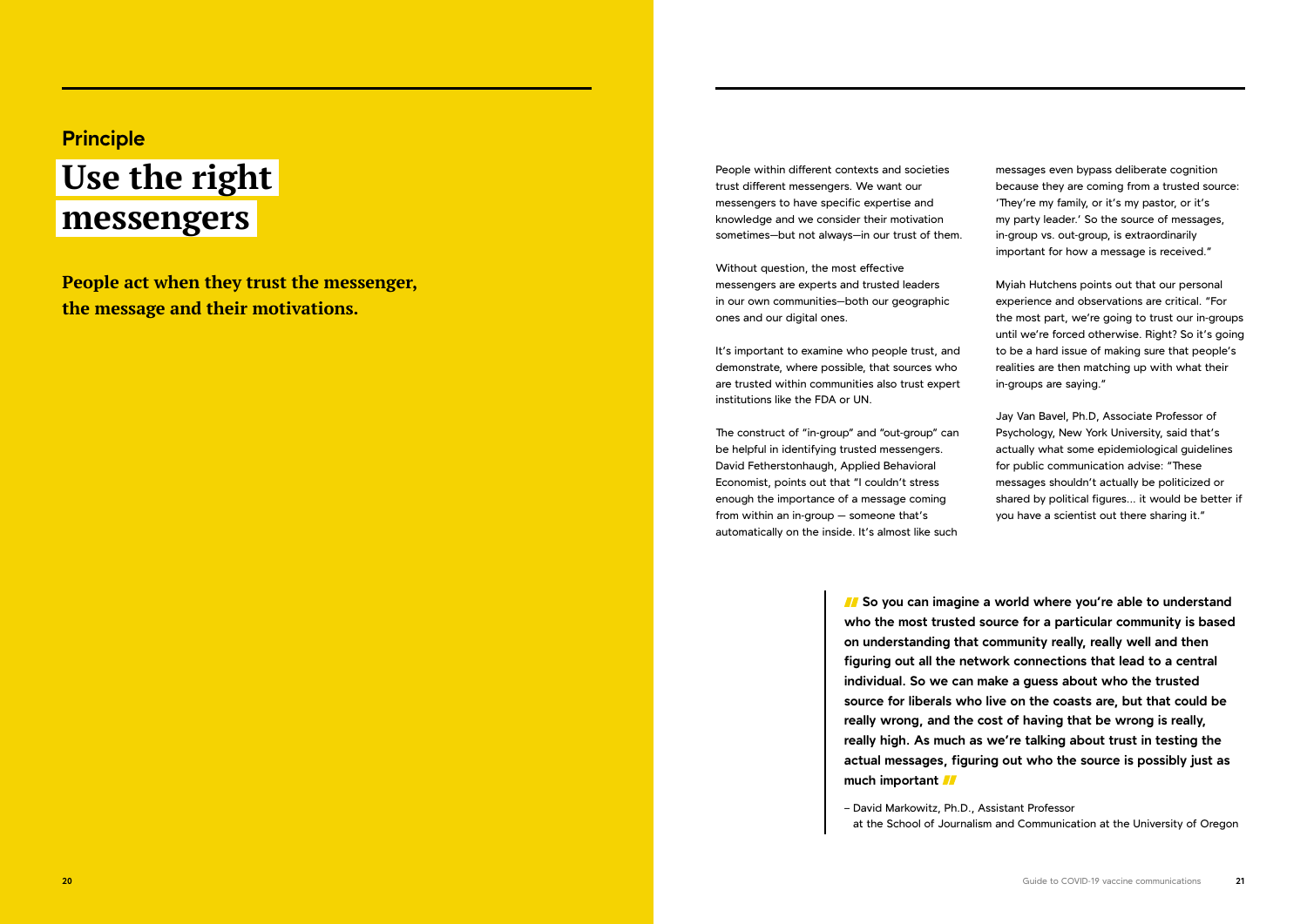Even actions that may be apolitical—like a national agency sharing a plan for distributing the vaccine when it's available—can be seen as political. In these contexts, where messages are all seen as inherently political, identifying and underscoring a credible original source of the information can be especially important. Sources of credible facts are going to be viewed differently within different political contexts and among people of different worldviews.

The vaccine-hesitant community is particularly adept at applying this. Heidi Larson, who has done extensive research on vaccine hesitancy, says, "These anti-vaccine groups are getting traction because they are listening. They're listening to the public. They're hearing people express their anxieties and concerns and they leap right in there and they say, we hear you.

*I* For Black Americans, for instance, barbershops turn out to be **a really good place to get health information and having doctors train the barbers to talk about it turns out to be quite effective… It's important to have the information there, but having this trusted source who the experts trained to talk about it also helps broader dissemination. And so I think thinking about whatever messaging we end up coming up with from these multiple levels will be really helpful** 

They are sometimes much more responsive to those anxieties and fears than health officials who sometimes dismiss the concerns, just focusing on the value of vaccines, and not 'hearing' or feeling the deep anxiety that some parents are really going through."

Jay Van Bavel, pointed out that working with people inside communities who are respected and trusted to either design or communicate the messages was likely effective in reducing the initial spread of the disease. He said, "A campaign might benefit from a social influencer, social network model of communication, in addition to a mass media model."

– Neil Lewis, Jr., Ph.D., Assistant Professor at the Department of Communication at Cornell University

# **Recommendations**

- trying to reach.
- a community.

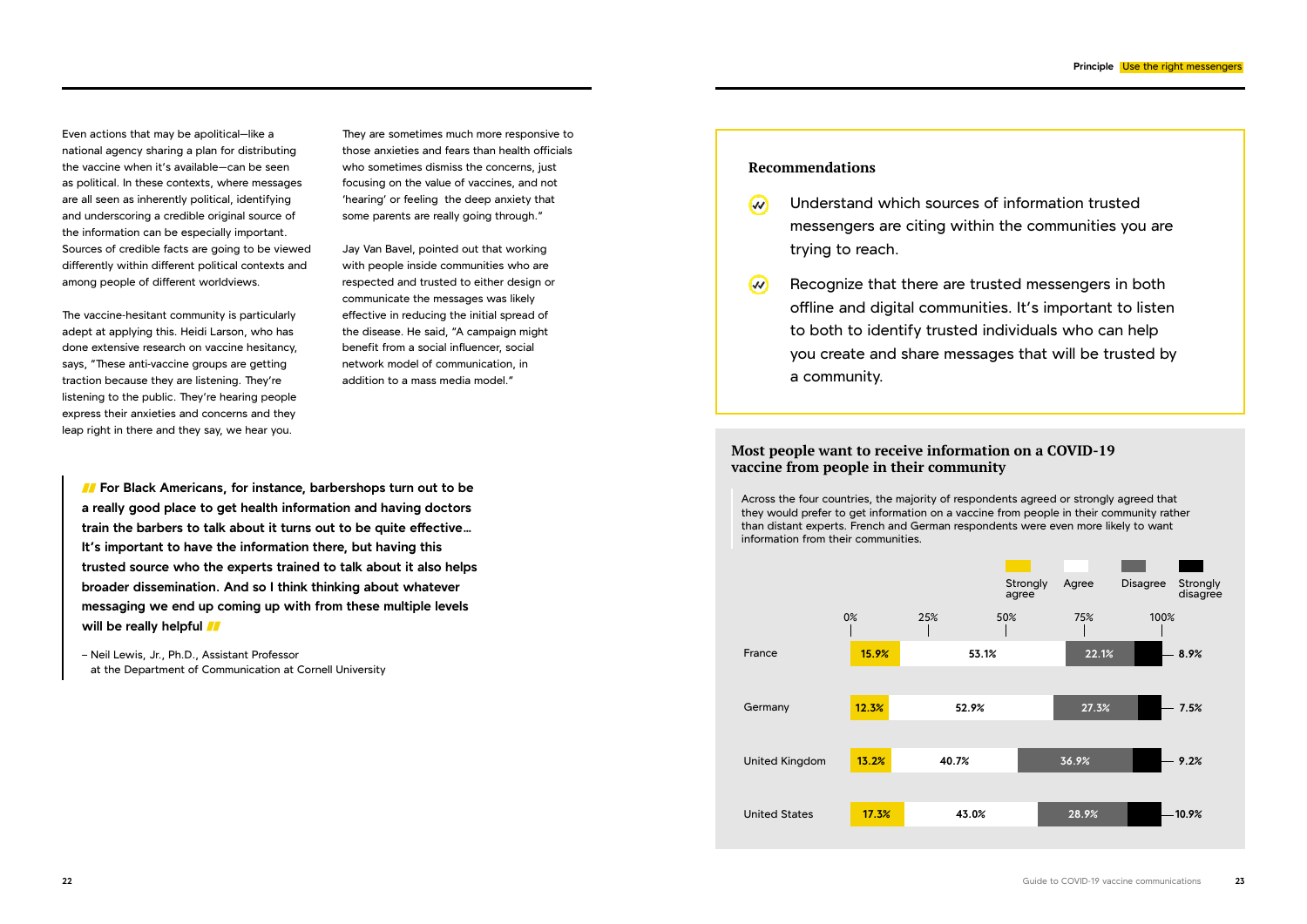**If messages aren't concrete and don't include stories, our powerful sense-making brains will fill the abstraction with stories and ideas that make sense to us.** 

Experts can presume that what's in their minds is known to all. This is the "curse of knowledge," and can lead them to communicate abstractly, use specialized language and use messages that are specific to their own goals—not what's important to others.

Use messages that are concrete, consistent, built around narrative, and provide value. Make information feel immediate, proximate, possible, and likely to directly affect people or those they care about.

Experts may use terms that are abstractions to others. For example, if you're talking about the status of a vaccine trial, instead of saying a vaccine is in phase 3, say, "the vaccine has been tested on X thousand people." If you don't translate abstract or complex terms, or acronyms, people will fill that abstraction with their assumptions. Avoid that risk by using definitions in place of terms that require expertise to understand.

*II* I imagine that you might be able to get corporations or **governments or NGOs to get on board with vaccines. Say to them, 'This is how your government reopens, or this is how your company reopens, once everybody's vaccinated.' If you could get them on board to give employees an afternoon off, or a day off, to go get vaccinated, that deals with accessibility issues for some people who just don't have childcare or can't go as easily. But also signals an endorsement from the agency you work with, the company, the institution, the government… And so that's kind of on the feasibility side of things, but it's also messaging because if your manager, or manager's manager, or CEO, or company leader is saying they did it and they want you to go do it, then that would be a pretty strong vote of confidence and economic support for people to do it** 

Gordon Pennycook and his colleagues ran an experiment in which they informed 1,200 people about the process of getting vaccines approved to go to market through a simple public service announcement. It showed an impact with both Democrats and Republicans.

# **Principle**

# **Make your content concrete, supply a narrative and provide value**

– Jay Van Bavel, Ph.D., Associate Professor of Psychology & Neural Science at New York University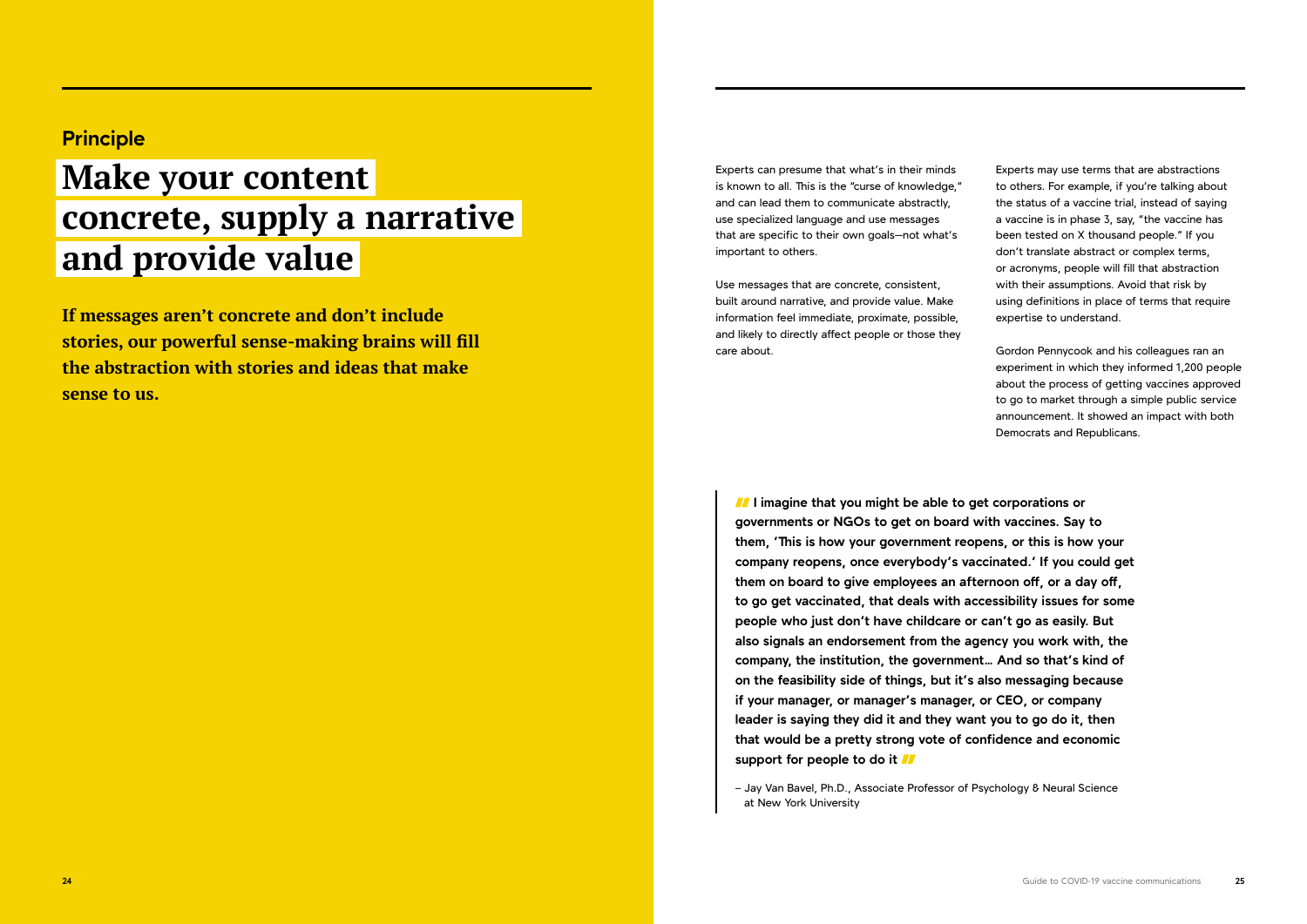**Build a narrative.** Our brains are powerful sensemaking machines that default to finding narrative when one isn't offered. If you don't present your information in the form of a narrative, your readers or listeners will create one as a way of interpreting what they're learning.

**Provide value** by listening to what people are asking. Engage in listening on social

Three messages that have been used effectively by vaccine-hesitant communities are **choice, regret** and **control**. Scholars suggest these might be flipped to reduce vaccine hesitancy.

Paul Slovic, Ph.D., Professor of Psychology at the University of Oregon and founder and president of Decision Research, suggested the potential effectiveness of regret: "Wouldn't you **regret** if you did not get the vaccine and you or your loved ones got ill and you had decided not to get it?" Kurt Gray, Ph.D., Associate Professor in Psychology and Neuroscience at the University of North Carolina, said it's important to offer this in a positive sense and focus on the benefits of the vaccine with concrete stories. People in the vaccine hesitant community often point to their regret in having their children vaccinated, attributing specific side effects to that choice.

than being more focused on the potential side effects of the vaccine."

Paul Slovic pointed out that "one of the things that makes COVID scary is that it's difficult to **control**." It's invisible, people can carry and transmit the disease without showing symptoms, and there are limited treatment options. People have profound discomfort with uncertainty, and so offering the vaccine in the context of regaining control could be quite powerful.

**Choice** factors in, in three ways. People may worry they will be forced to get a vaccine. They may worry that they won't have access to the vaccine, and therefore rationalize its likely effectiveness. The third is that people may feel

platforms where people are sharing concerns about vaccines. Understanding the reasons behind people' skepticism will help you design messages that overcome them. As Heidi Larson points out, rumours and misinformation flourish when there's broad, shared curiosity and an information vacuum. Listen to questions and fears and provide detailed and meaningful answers.

**I** I think we need to avoid the trap of thinking that information or **knowledge is enough, because for a lot of the people, and when you look at hesitancy and parental vaccine hesitancy in the US, the group who is most likely to purposefully choose to not vaccinate are highly educated. In speaking with them, these are people who have read the primary literature themselves, and they're correctly interpreting it, so it's not a misunderstanding. They have other concerns that go beyond the traditional public health message of, 'This is what you should be doing'** 

- Overcome abstraction with messages that situate  $\omega$ the importance in terms of local threat, likelihood, timeliness, and possible harm to people like you.
- Use definitions and details rather than acronyms  $\overline{w}$ and jargon.
- $\omega$ evolves—like the process for creating a vaccine.
- $\omega$ and relatable.
- $\omega$

Heidi Larson pointed out how the regret angle is really important to leverage, because it's something that parents really struggle with. "There is a very proactive influential anti-HPV vaccine group in Ireland called "R.E.G.R.E.T.. It's about Gardasil. It's **R**eactions and **E**ffects of **G**ardasil **R**esulting in **E**xtreme **T**rauma. Regret can be leveraged in different ways, On the one hand you can say, 'You don't want to regret not vaccinating if your child gets encephalitis or other serious condition from measles disease.' But many parents are also anticipating the possible regret if they do vaccinate and there is a problem, 'Yeah, but what happens if he gets autism from the vaccine?' Regret is an important dimension in conversations with parents, but the important thing is to shift the anticipated regret towards how they might feel if their child is not vaccinated and becomes seriously ill or even dies from a vaccine preventable disease rather

overwhelmed if they have to choose among several vaccine options.

Emphasize choice and freedom—opportunities to make choices around particular vaccines or timing, that no one will be forced to get the vaccine, and the benefits of getting the vaccine. It's important to share these not simply in the form of data, but to tell stories of people who have gotten vaccines, stayed healthy and reclaimed the freedom to pursue their favorite activities.

Another way to approach choice is through behavioral economics. Offer a default option that's determined by experts, with an optout possibility. This retains people's sense of freedom, but default architecture will guide them into the experts' recommendations.

– Emily Brunson, MPH, Ph.D., Associate Professor of Anthropology at Texas State University

### **Recommendations**

Identify messages that are consistent even as knowledge

Build a narrative. Situate facts within stories of individuals reclaiming control of their lives to make them believable

Try flipping the themes of choice, regret and control and frame them in a positive way to increase vaccine uptake.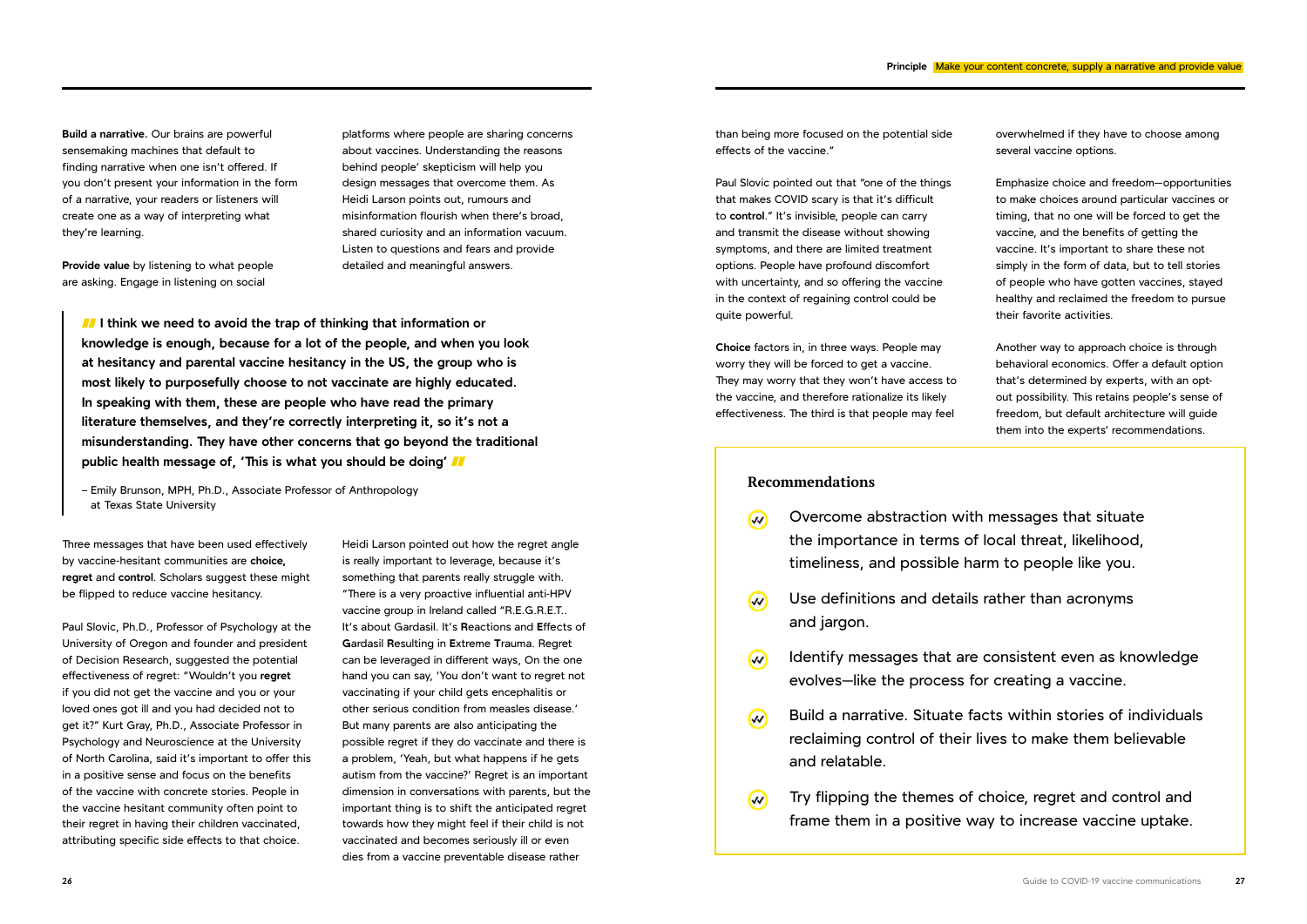## **When a COVID-19 vaccine is released a strong majority think there should be data available showing how many people in their country are taking it**

## **Do you agree that since vaccines have saved many human lives around the world, taking a COVID-19 vaccine would also save lives?**

87% of respondents agreed or strongly agreed that data should be made available on how many people are taking a COVID-19 vaccine in their country.

87% of respondents agreed or strongly agreed that since vaccines are effective in saving lives a COVID-19 vaccine will also save lives. This was one of the strongest messages tested in this survey. **49.2% 40.9% 7.8% 56.6% 8.9% 52.1% 9.8% 30.3% 34.6%** France Germany United Kingdom **3.7% 3.2% 2.1%** 0% 25% 50% 75% 100%

**42% 44% 10.9%**

United States

**3.2%**





**28** Guide to COVID-19 vaccine communications **29**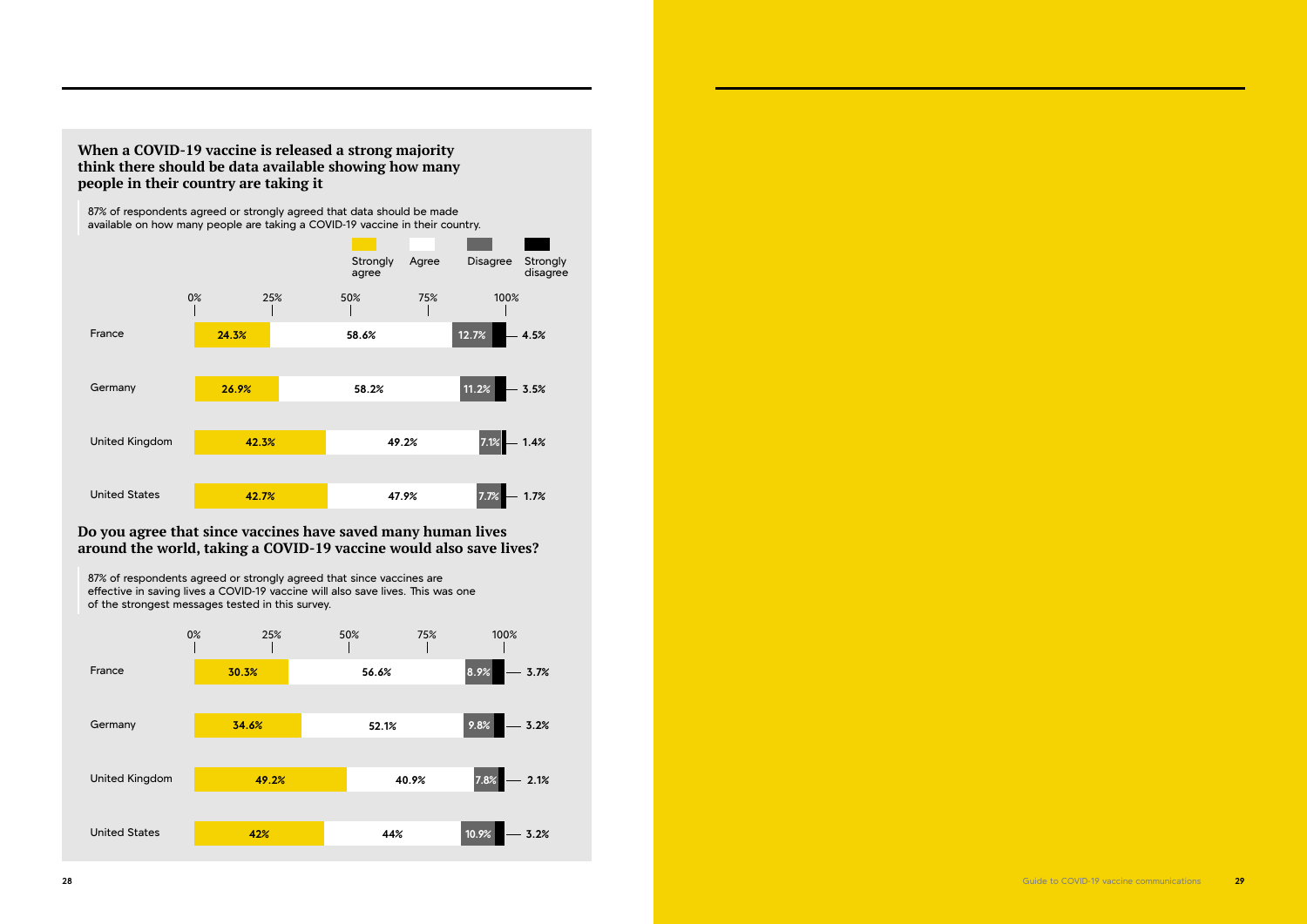**In some societies, people may be fearful of vaccines, but have a strong trust in authority. In others, mandatory vaccinations have created distrust of government authorities. In others, decades of mistreatment and exploitation have resulted in a profound lack of trust in new medical treatments.**

Specific messages will resonate differently in different types of societies. One of the ways we can anticipate how messages will resonate is to assess whether we are communicating in a "tight" or "loose" society.

Language, metaphor, messages, even imagery look different and have different salience within different societies. Tight and loose societies

For example, Kurt Gray points to liberal "hippies" as an example of a culturally "loose" group which have lower levels of vaccine uptake, and says: "Even people who are super loose, kind of the hippies, are a great example because they defy the norms of even a relatively loose society. [To reach them] go to communities, and [target] the people they trust. They're not immune to social influence [and messaging them with] 'You're freely choosing to do whatever you want, and this is why [a vaccine is] a reasonable choice,' [rather than] 'You should do this.'"

# *II* **Historically in the African American community concerns about experimentation are founded and symbolized by the Tuskegee Syphilis Study**

have different regional norms, relationships with leaders and cultural relationships with government. This construct of "tight" and "loose" refers to the extent a society tolerates deviance and norms. A "tight" society will have low tolerance for deviance and strong social norms, while a "loose" one will have a higher tolerance for deviance and weaker social norms.

Societies have different relationships with authority. Paul Slovic and his colleagues did a study of trust in authorities comparing the United States and France in the context of trying to understand why nuclear power was so successful in France, but was rejected in the United States. There was no difference in perceived risk between the two countries, but in France, people trusted the experts and authorities, whereas in the US they had much lower levels of trust.

In a society like France that is skeptical of a vaccine, but has high trust in authority, relying on government spokespeople and advocacy will be more likely to be effective.

# **Principle**

# **Recognize that communities have different relationships with vaccination**

– Sandra Quinn, Ph.D., Professor and Chair of the Department of Family Science at the University of Maryland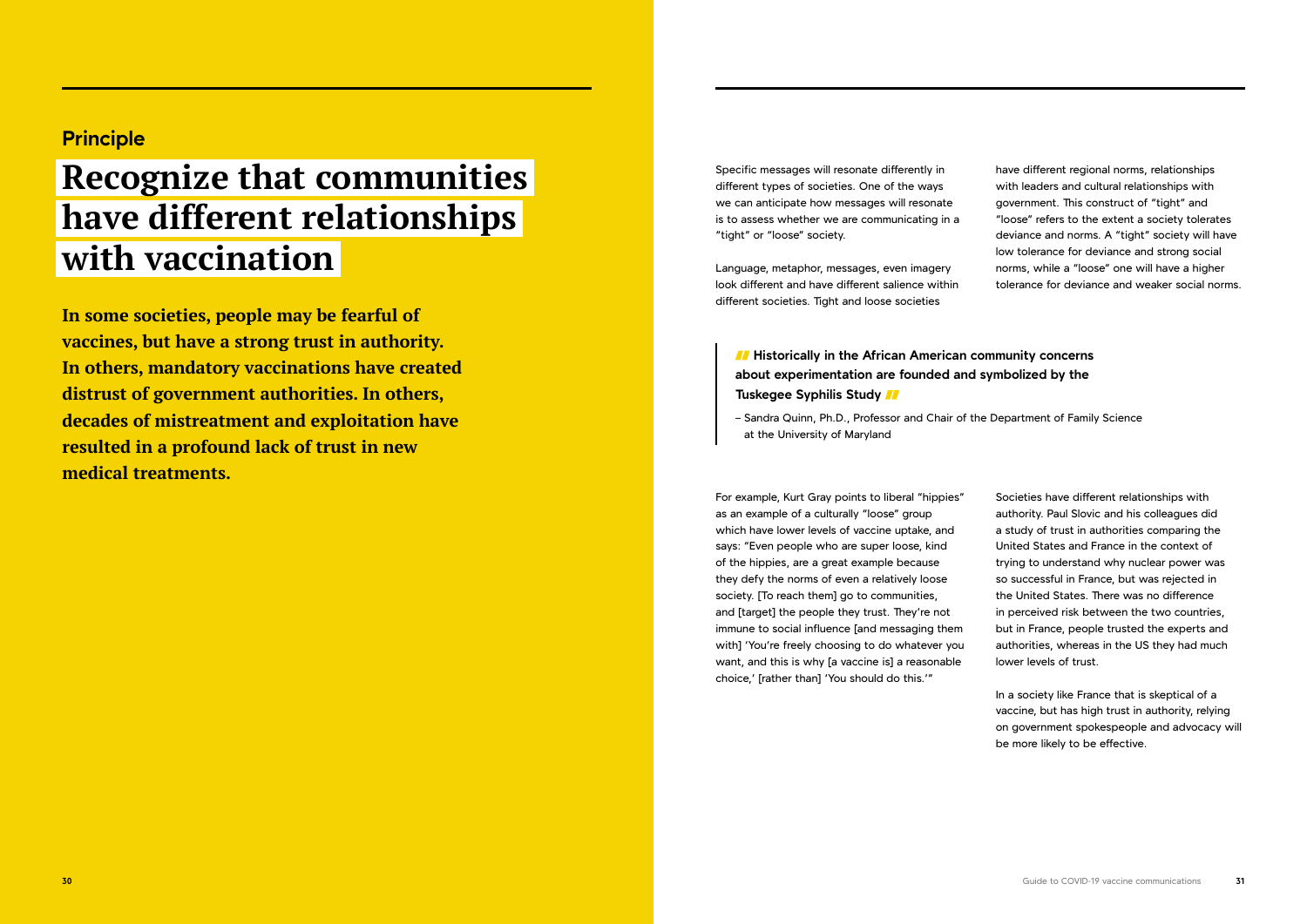*I* Wellcome Trust released a report and the headline was that **vaccine hesitancy was highest in high-income countries. I know that the people that developed that study argued that it was precisely because the chance of your child dying of measles was so much lower in the US or the UK that you could more or less take the chance of not vaccinating a child and be pretty sure that they wouldn't contract measles** 

– Jonathan Kennedy, Ph.D., Senior Lecturer in Global Public Health at the Queen Mary University of London

Researchers have observed that in countries like the UK-where vaccines are not legally mandated, there's less politicization of vaccination, and greater trust than in the US, France and Germany.

- $\omega$ communicating is "tight" or "loose."
- Take into account the relationship people in your  $\overline{\mathcal{W}}$ community have with authority and frame the message accordingly.
- $\omega$ and concerns.
- $\omega$ and address these transparently.

These kinds of cultural differences are one of the reasons that strategies that are highly customized to individual groups can be so effective. Emily Brunson, MPH, Ph.D., Associate Professor of Anthropology at Texas State University, pointed out that during H1N1, there were several Somali communities across the United States where there were concerns about forcing in the vaccine and whether it was halaal, or permissible according to Islamic law. In Seattle-King County in Washington State, local outreach was able to address that issue and increase vaccination rates for H1N1, and then move forward with other vaccines as well. Success like this requires having strategic public health outreach and having good connections with communities.

### **Recommendations**

Understand whether the community in which you are

Where possible, get deeply immersed in both online and geographic communities to understand their specific fears

Recognize that particular communities have significant and valid reasons to be fearful of new medical interventions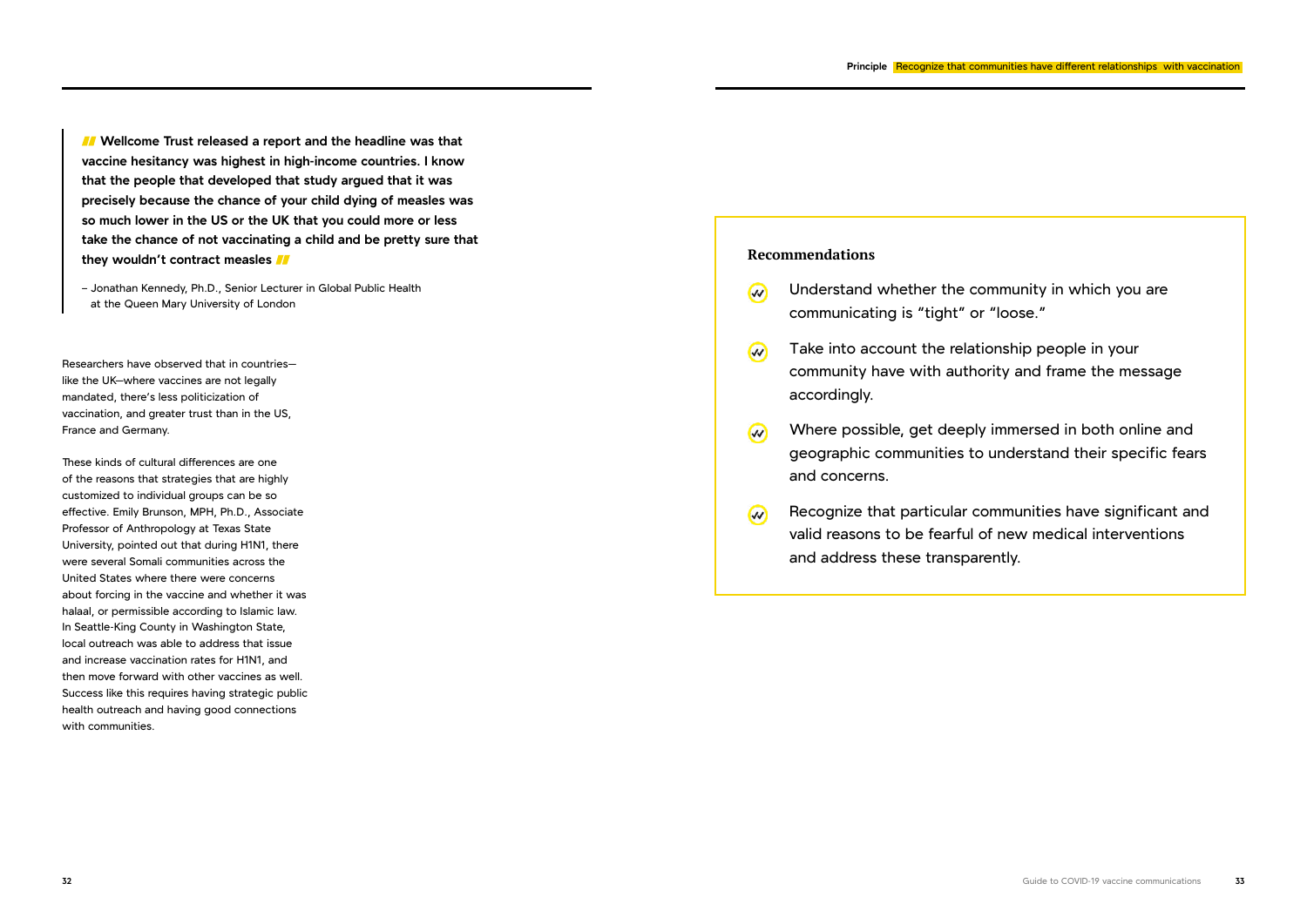**As humans—particularly those who live within collectivist societies—we are strongly influenced by our perceptions of what others will do, the informal and formal norms.** 

Taking a social norms approach to change focuses less on changing beliefs and more on changing perceptions of what other people like us are doing. Increasing vaccine uptake requires two kinds of norms-change strategies. The first would focus on reducing vaccine hesitancy. The second would focus on changing norms of communication styles among public health experts.

To apply social norms theory to driving change, it's useful, according to Lisa Fazio, Ph.D., Assistant Professor of Psychology at Vanderbilt University, to find the influencers and get them to change their mind, which can have big downstream effects.

So, for example, if you were working in schools, you would target the kids who have the most connections with other kids and have them be the one implementing change. Identifying those influencers is going to have a bigger effect than just random people.

And, according to Emily Brunson, applying social norms theory can work at a national level, too, if you can identify the influencers and get them on board. As an example, she points to a live conversation between basketball star Steph Curry and infectious disease expert Anthony Fauci held on Curry's personal Instagram account.

*I* The majority of what I found is that parents are making **decisions based on what they hear from other people, it's not even looking at things online or reading social media, it's actually what they're hearing from people that they know and trust. And then you have some people, a much smaller group, who are doing actual research, but for those people that are making decisions based on what other people are doing and telling them, that's, I think, where the trust is. And instead of looking to try and build trust in, especially federal institutions right now in the United States, that's problematic for various reasons, it's really coming down to working more at a community level and working with communities and finding spokespersons within those communities who are trusted, who can then share that message. And so that's the way to end up having that trust built in. It's not necessarily going through the FDA, at this point it's going to be going to the mom in that Somali community, it's going to be going to that reverend or priest in that Southern Baptist community. So it's going to be looking at more of a community level for who can be a trusted messenger** 

# **Principle**

# **Change social norms to help gain acceptance**

<sup>–</sup> Emily Brunson, MPH, Ph.D., Associate Professor of Anthropology at Texas State University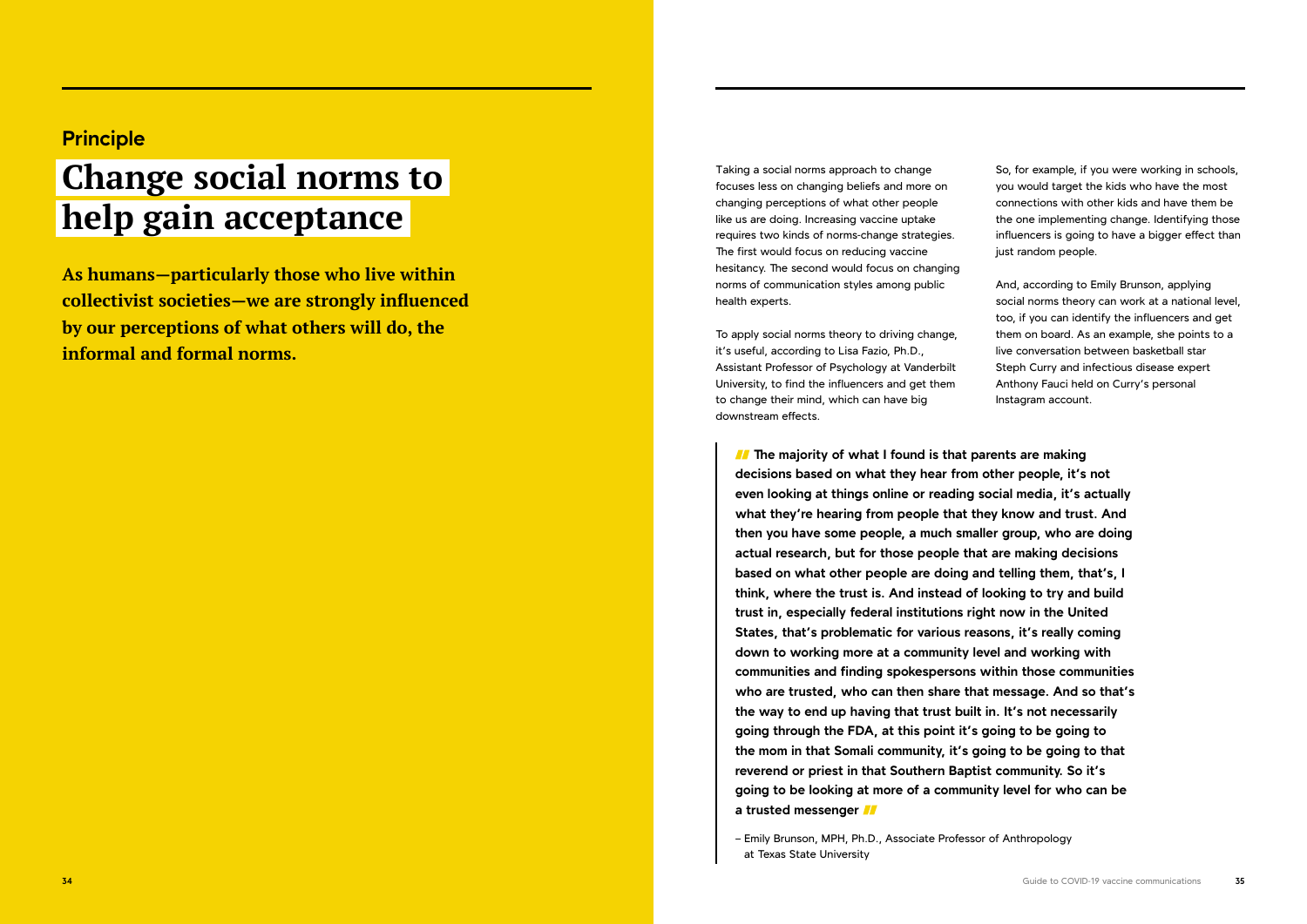There is a common belief among communicators within the public health and scientific communities that people make choices based on information. This approach is called the information deficit model, and for many this form of communication is a norm. But, as this guide shows, our choices and behaviors are influenced as much by our emotions, worldviews, moral values, identities and perceptions of what people like us are doing. So an important part of changing how people think about vaccines is changing how public health officials communicate about them.

Emily Brunson stated, "Most parents when they make decisions they're going to go to their mom, they're going to go to their friends who have kids and say, 'Well, what did you do?' And that's really how many people make these decisions. Most people are, for lack of a better word, lazy decision-makers in terms of just, 'I just want someone else to tell me what to do, someone that I trust.' And so the social network component is a huge factor."

*II* I'm going to quote Dennis Mileti, who's a sociologist of **disaster who has worked a lot on public warnings. And basically in these crisis periods, everyone is swimming around in**—**I think he calls it a soup. It's a soup of information. While there may be preferred messengers, people are getting a lot of incoming. And the more that there is a repetition of a key message the more it sinks in. So while someone may really place a lot of faith in what their practitioner or their healthcare provider says to them, if it is reinforced from other sources as sources and messengers, that's a good thing** 

- $\omega$
- Work with influencers to shift these perceptions.  $\omega$
- $\omega$ away from the information deficit model to scienceinformed frameworks like this one.

– Monica Schoch-Spana, Ph.D., Senior Scholar at the Johns Hopkins Center for Health Security

## **Recommendations**

Shift perceived norms with your identified community with messages that highlight others within their social network who are getting the vaccine, not those who aren't.

If you're using experts to communicate on the topic, move



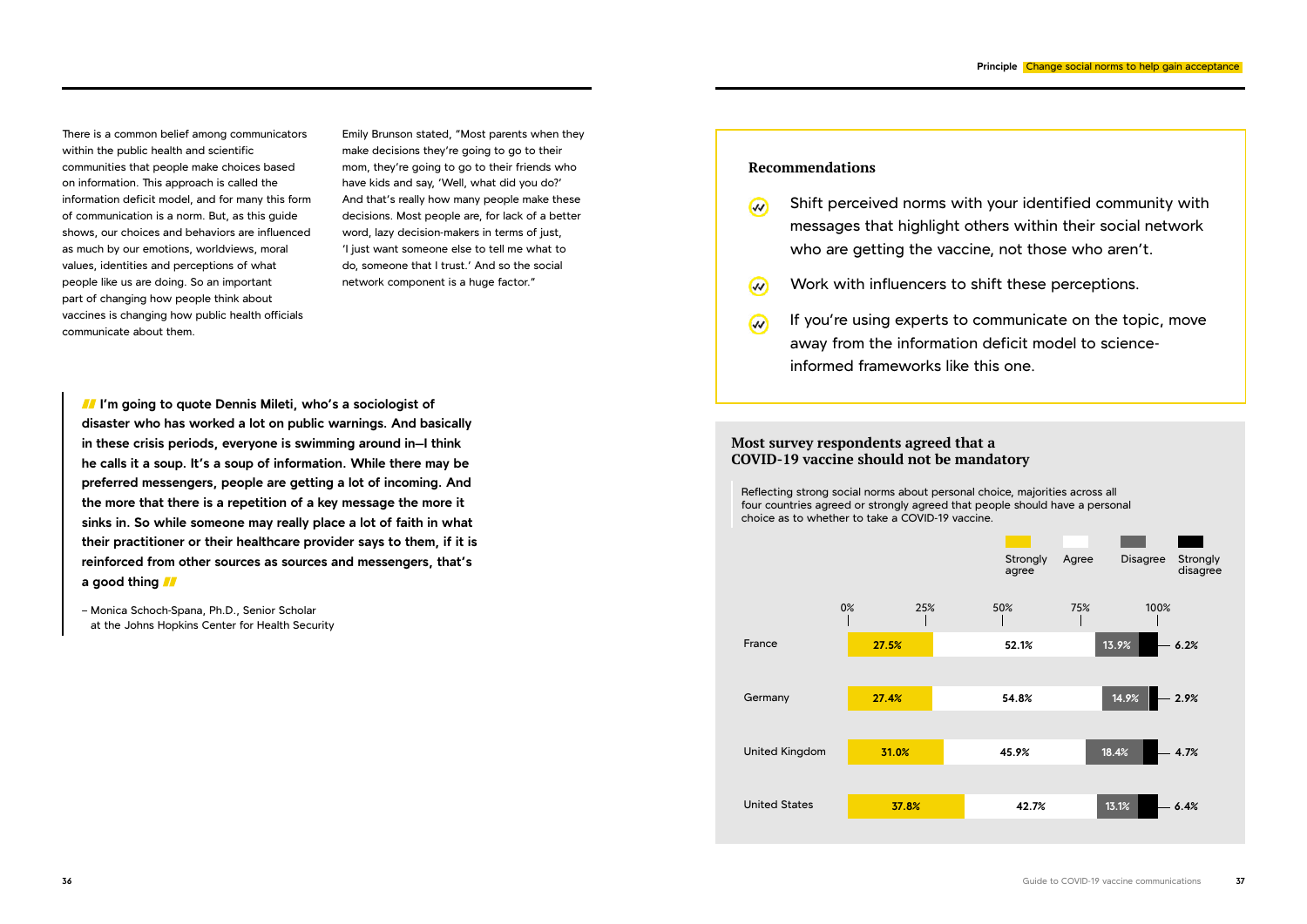**It's tempting to activate emotions like fear or shame to get people to take a vaccine. But fear immobilizes us, and shame is likely to achieve the opposite reaction we're hoping for. Look to more constructive emotions like pride, hope and parental love to get people to act.**

People form judgements and make decisions based on emotion, but when it comes to conveying scientific information, there's a tendency to eschew emotion. Particular emotions can motivate people to action or immobilize them. Using emotions intentionally can close the chasm between intention and action.

## **Emotions to avoid**

**Sadness**. Sadness can be helpful in gaining short-term engagement, but isn't helpful over the long term. We are motivated to maintain a positive sense of ourselves, and tend to ignore information that makes us feel bad about our choices or doesn't affirm our worldview.

*I* We don't want to feel the shame, but changing the behavior is **not necessarily the easiest thing to do. . . This is something that's been on my mind a lot with university responses to students about shaming them around various behaviors. What you're asking them to do is lie to you on these daily checks, etc. It's not actually getting them to stop doing those behaviors. So that's something I want to be cautious about, is shame and stigma. Those appeals do not work in the way people think they do. It gets people to lie to you, and so we shouldn't do that** 

**Shame**. It's tempting to shame people for not choosing to get the vaccine. But as we've seen with mask wearing, shame activates people's moral reasoning and they'll find reasons why their choice is the right one to avoid feeling bad about themselves.

**Fear**. Using fear appeals can be effective when there's a clear call to action, but in this case, it's more likely that fear appeals will

# **Principle Evoke the right emotions**

– Neil Lewis, Jr., Ph.D., Assistant Professor at the Department of Communication at Cornell University

> immobilize people. Fear motivates people to assess information systematically, so we may pay more attention to information when we are afraid. Public health scholars have found a relationship between fear and perceptions of personal or group risk. If the risk doesn't seem relevant to an individual's life, they won't experience fear and are more likely to disengage from or discount the message. If people are seeing messages that suggest that the risks of COVID-19 are minimal, they're unlikely to engage. People can experience fear when the consequences of risk are uncertain and they feel like they do not have control over the outcome. So using a fear-based message could damage more constructive efforts to demonstrate how taking the vaccine offers control.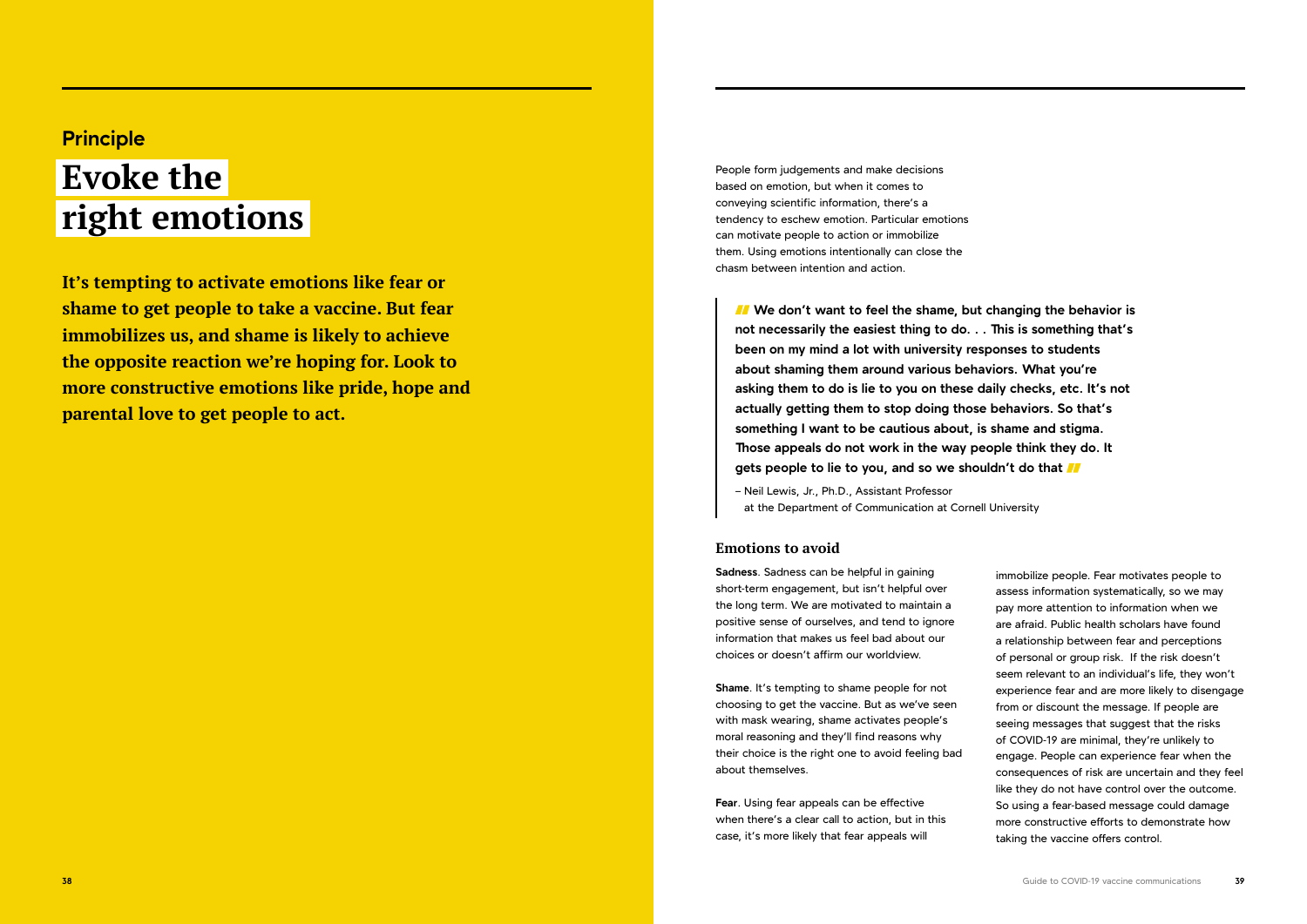*I* Fear with self-efficacy messages also can be effective. One **thing to keep in mind is that when you try to elicit a single emotion, sometimes you will elicit mixed emotions and particularly as we get older. Among older adults, if you try to elicit a single emotion, a mixed emotional reaction may result instead. So there's some very interesting things that happen with that across the lifespan. But in general, it's actually kind of hard to elicit a single emotion and have it stick as a single emotion. When we get fearful, we can end up experiencing lots of other thoughts and feelings that come along with the fear. I wonder if some of them were cognitive emotions, things like pride, things like parental love, these things that we not only feel, but we also think about and we elaborate on . . . I wonder if those might actually be more effective because of the whole elaboration process, but I don't actually know of any data that's looked at that specifically. Fear can be very immediate, but it can also be counter argued. Parental love, who's going to counter argue it?** 

– Ellen Peters, Ph.D., Philip H. Knight Chair and Director of the Center for Science Communication Research at the School of Journalism and Communication at the University of Oregon

### **Emotions that drive action**

**Pride** can be effective in motivating people to engage in altruistic behavior, because it motivates us in ways that improve our image in the eyes of others and that makes us feel good about ourselves.

- $\overline{\mathcal{W}}$ be immobilizing.
- $\omega$ to act and affirm their positive sense of self.

**Parental love** can be experienced by anyone, whether they've had a child or not. The emotion inspires us to protect those who are perceived as vulnerable. Research suggests that featuring children and baby animals is a way to activate parental love and increase compassion.

Lisa Fazio suggested a call to action beyond "getting" the vaccine for yourself, but using emotions via an aspirational approach. "The call to action is something that is elevated and aspirational and focused on the benefits and that sense of normalcy. The call to action is not getting a vaccine that is available to you.

The call to action is, 'Protect your family, protect your loved ones. Help the world get past this crisis.'"

**Hope** is a powerful emotion that increases feelings of efficacy and can motivate behavior change. Hope focuses attention on future rewards and possibilities, which can motivate people to take action to attain those outcomes. For people to feel hope they must see a future outcome as important, personally relevant, possible and in line with their existing goals and motives. Heidi Larson pointed out that hope is an emotion we under-leverage. Her work with mothers of Zika-affected microcephaly children showed that hope was deeply motivating to parents' engagement.

### **Recommendations**

Avoid using shame, fear or sadness in calls to action. We are likely to tune out messages that use sadness or shame to retain our positive sense of self, and fear messages can

Tap into hope, pride and parental love to motivate people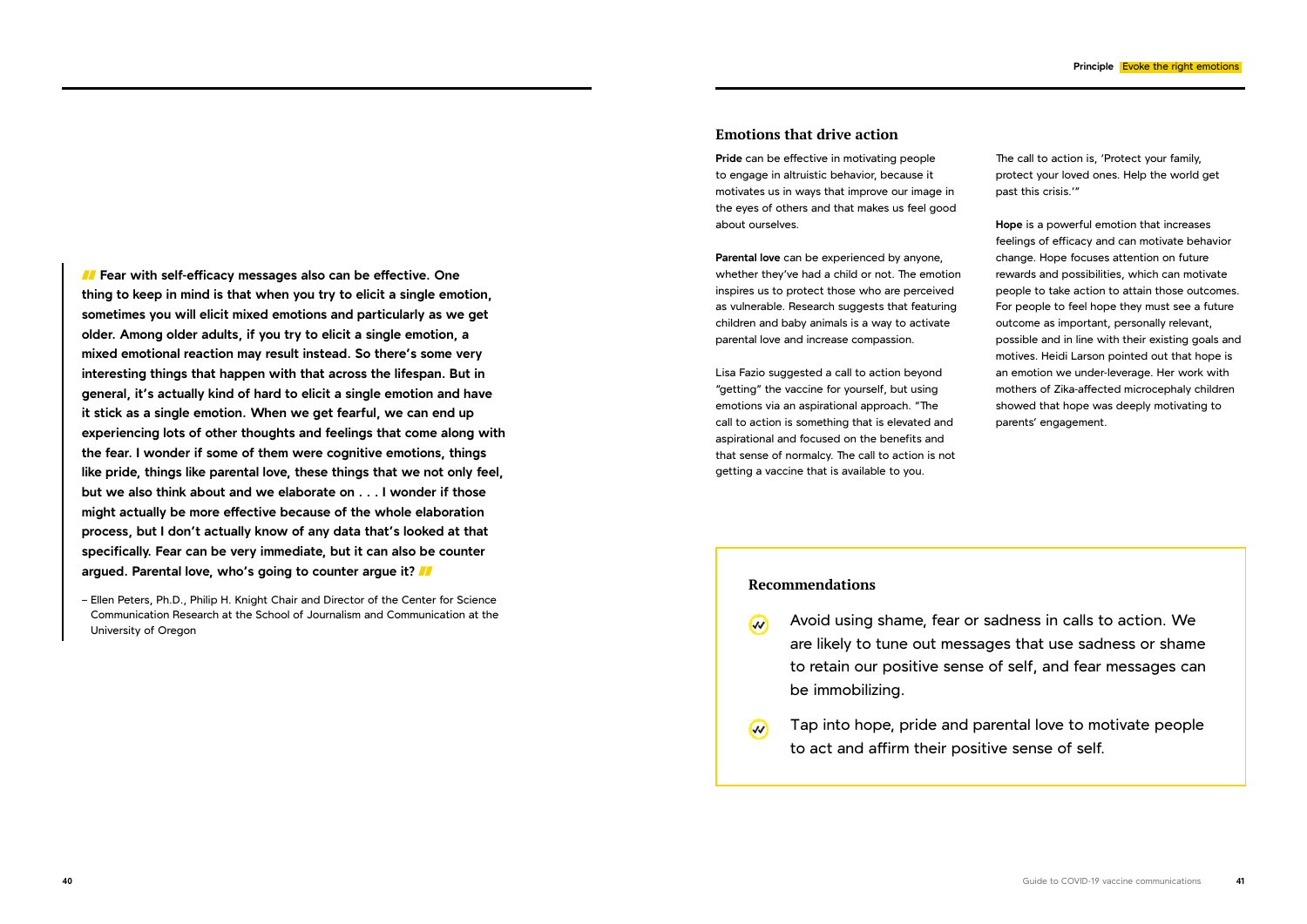A large majority of respondents agreed or strongly agreed that they would feel regret if they chose not to give their child a COVID-19 vaccine and then their child became ill.



## **Respondents would feel regret if their child got COVID-19 and they chose not to vaccinate**

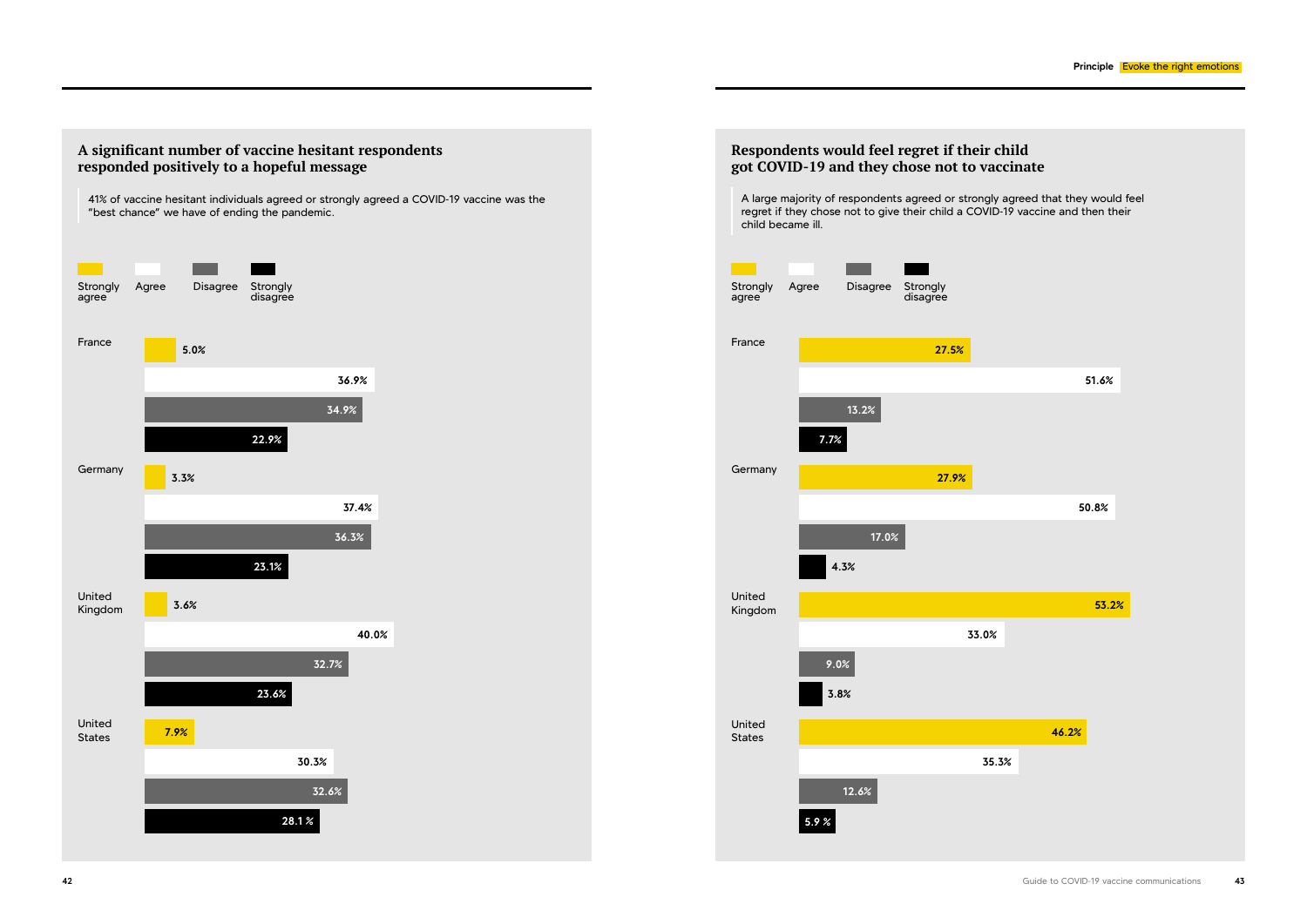**Our perceptions of the motivations of the messenger matters. Our motivations in seeking information are equally important. We're less likely to trust a vaccine if we question the motives of the people advocating for us to take it.**  Motivations are relevant to this discussion in three contexts. The first is in the motivation of those urging others to get the vaccine. Messengers can build trust by being clear about their motivations by being clear about why they're asking people to take a particular action.

The second is people's desire to get the vaccine because they're motivated to return to what's important to them or the people they care about.

This kind of appetite can have positive consequences. When search algorithms take people toward incorrect, harmful information, it's damaging. But intentional connections between the kind of topics people are highly motivated to search on and accurate information can be constructive. While public health authorities can be hesitant to enter the social media space, it's becoming clear that if you're not there, listening to questions and being there with a response, you're missing an opportunity to connect parents with good information.

For example, Neil Lewis, Jr., Ph.D., Assistant Professor at the Department of Communication at Cornell University and Sandra Quinn, Sandra Quinn, Ph.D. Professor and Chair, Department of Family Science and Senior Associate Director of Maryland Center for Health Equity, School

**If** If I'm, for example, an immigrant, and I feel like ICE is going to be at **that site, or the police will be at the vaccination site, or it's going to be at a courthouse, I may not feel comfortable going there. Even if I feel very at risk for COVID and I very much want the vaccine, I might be hesitant to be vaccinated just because of how I'm going to have to access it. And so that's something that we really need to think about, that it's not just about intent, but that the practicalities of access will matter as well** 

The third is that people who are seeking information for their child are highly motivated. Heidi Larson has pointed out that one of the fertile grounds of rumors is people with a shared curiosity about a topic. She's explained that people are more vulnerable to a rumor if they're eager to find an answer. This is particularly relevant to why the "vaccines cause autism" argument has gotten so much traction in parent circles. It's a big question and concern of parents that's shared across multiple countries.

of Public Health, University of Maryland, noted that due to centuries of policies that created and entrenched racial inequality, including in healthcare, African Americans sometimes question the motives of government, especially in regard to health. For instance, Sandra Quinn states: "One of the things we found in our qualitative work is that whites were more likely to question competence in government, but our African American participants, given the racial context of the US, were more likely to question the motives of government... in today's context questioning the motives of government is going to be one of the factors here [for a COVID-19 vaccine]. So let's say we approve a vaccine early . . . what the motives are behind it is going to be in question, whether the government has everyone's best interest at heart."

# **Principle**

# **Our perceptions of the motivations of the messenger matter, as do our own motivations**

– Emily Brunson, MPH, Ph.D., Associate Professor of Anthropology at Texas State University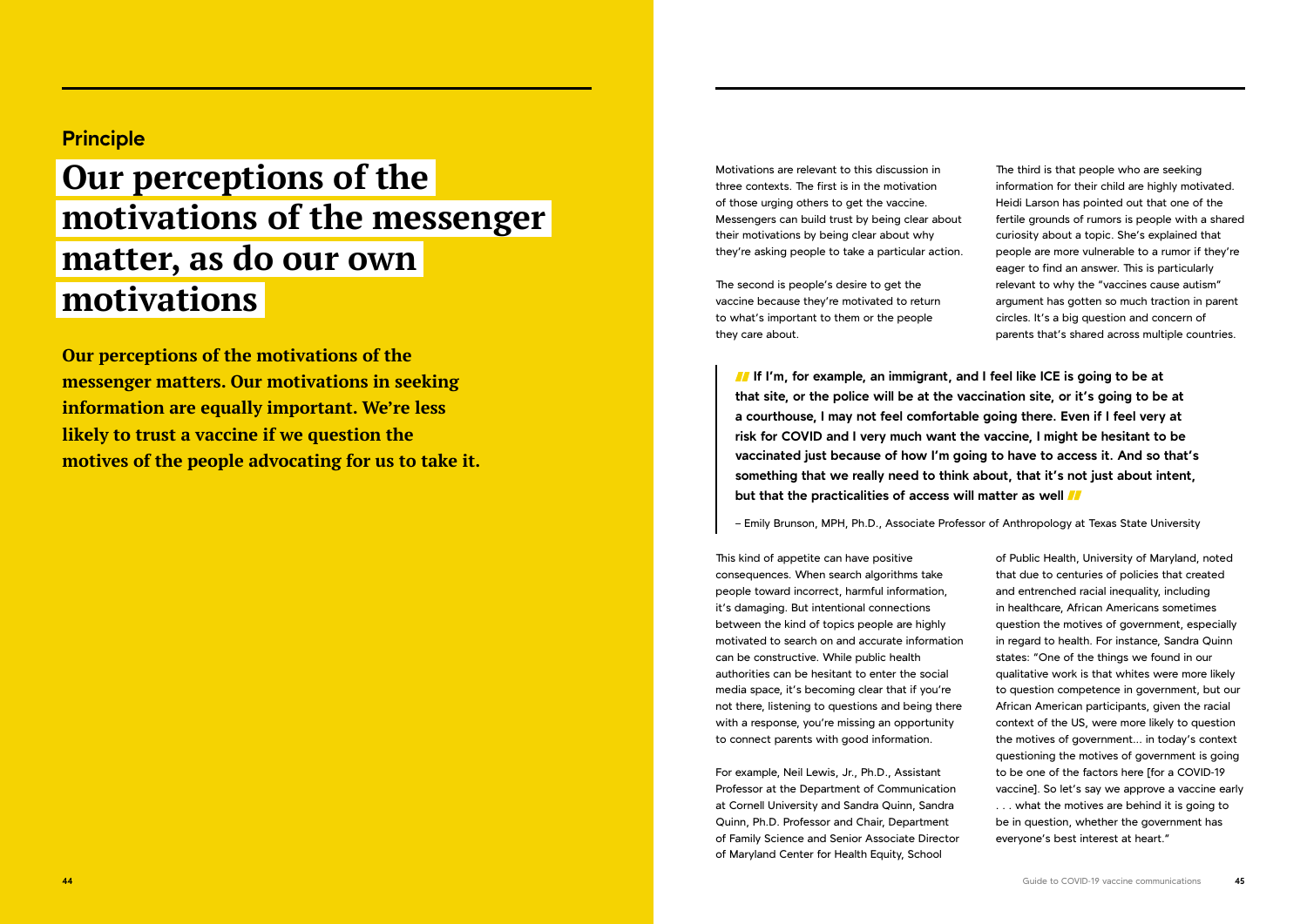Paul Slovic noted that individual motivations differ for different groups and are tied to what is important to them. "There's some people who are individualistic and they don't want to be told to do anything versus people who are more sensitive to the needs of the community. And one of the motivations for taking the vaccine is not only to protect the people you care about and yourself, but to protect the community. So people differ there, and I think the strategies for communication and motivation have to be tailored to the individual and the idiosyncratic factors that drive them including who the communicators are."

- Learn about the motivations of your community and their  $\omega$ information seeking behavior.
- Be transparent about the motivations of the messenger.  $\omega$

# **Recommendations**

**46** Guide to COVID-19 vaccine communications **47**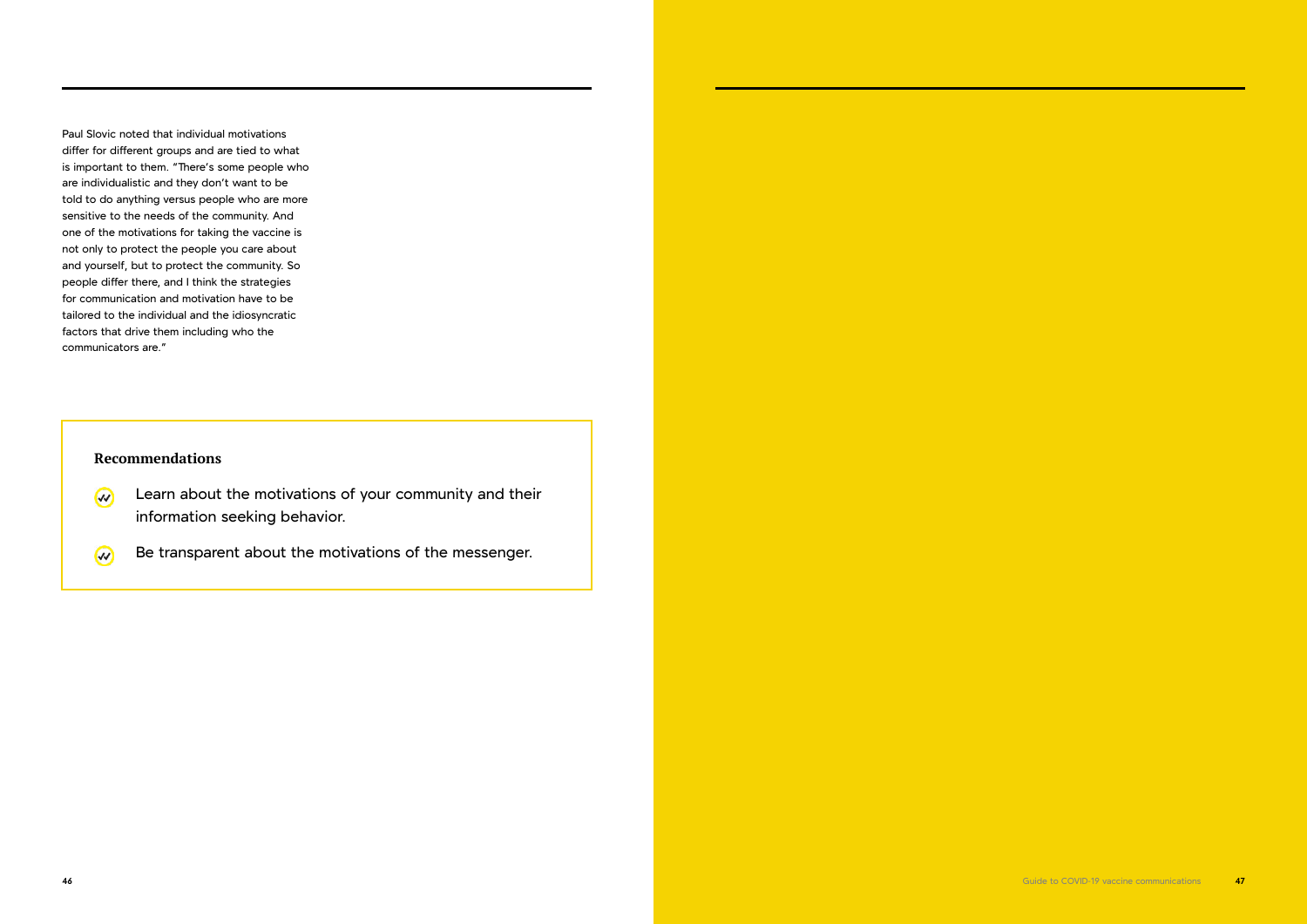# **Relevant theories**

Theories mentioned in the living literature review and from the published literature on vaccine hesitancy.

**Confirmation Bias:** A theory that suggests people seek out, favor and recall information that confirms their existing beliefs. This is particularly true for issues that are politically and emotionally charged and that are connected to deeply held beliefs.

**Construal Level Theory:** Describes the relation between psychological distance and the extent to which people's thinking (e.g., about objects and events) is abstract or concrete. The general idea is that the more distant an object is from the individual, the more abstract it will be thought of, while the closer the object is, the more concretely it will be thought of. In CLT, psychological distance is defined on several dimensions—temporal, spatial, social and hypothetical distance being considered most important, though there is some debate among social psychologists about further dimensions like informational, experiential or affective distance.

**Cultural "tightness and looseness":** Refers to the extent a culture has tolerance for deviance and norms. For instance, a "tight" culture will have low tolerance for deviance and strong norms, while a "loose" culture will have a higher tolerance for deviance and weaker norms. Examples of tight cultures include anthropological studies of Israel Kibbutz to looser cultures of the Kung Bushman, Cubeo, and the Skolt Lapps (Pelto, 1968). Examples of modern cultures and developed countries of tight societies, like those of Japan, Singapore, and Pakistan provide strong norms and monitoring systems to detect deviations, which are severely punished. As such, these societies value order, formality, discipline, and conformity (Gelfand et al., 2006, 2011; Pelto, 1968). In contrast, norms in loose societies like those of Brazil, Israel, or the United States are more ambiguous, deviations from norms are tolerated, and punishments for deviations are less severe (Gelfand et al., 2013, p.499).

Cultural tightness–looseness has its theoretical roots in multiple disciplines, including anthropology (Pelto, 1968), sociology (Boldt, 1978a, 1978b), and psychology (Berry, 1966, 1967), and contrasts cultures that have strong norms and little tolerance for deviance with those that have weak norms and high tolerance for deviance (Gelfand et al., 2006; Gelfand et al., 2011; Harrington & Gelfand, 2014; Roos, Gelfand, Nau, & Lun, 2015; Triandis, 1989). Research has shown that nations vary widely in tightness–looseness and that the construct is distinct from cultural values (Carpenter, 2000; Gelfand et al., 2011)" (Aktas et al., 2015, p.2). Source: Mert Aktas, Michele Gelfand, and Paul Hanges. (2015). Cultural Tightness–Looseness and Perceptions of Effective Leadership. Journal of Cross-Cultural Psychology 1–16. Available from: [https://](https://www.researchgate.net/publication/282324344_Cultural_Tightness-Looseness_and_Perceptions_of_Effective_Leadership) [www.researchgate.net/publication/282324344\\_Cultural\\_Tightness-Looseness\\_and\\_Perceptions\\_of\\_](https://www.researchgate.net/publication/282324344_Cultural_Tightness-Looseness_and_Perceptions_of_Effective_Leadership) [Effective\\_Leadership](https://www.researchgate.net/publication/282324344_Cultural_Tightness-Looseness_and_Perceptions_of_Effective_Leadership) [accessed Sep 03 2020].

Source comparing modern countries on tightness and looseness: Gelfand, M. J., LaFree, G., Fahey, S., & Feinberg, E. (2013). Culture and extremism.

Journal of Social Issues, 69, 495-517.

**Curse of Knowledge:** The curse of knowledge is a cognitive bias that occurs when an individual, communicating with other individuals, unknowingly assumes that the others have the background to understand.

Source: Birch SAJ, Bloom P. The Curse of Knowledge in Reasoning About False Beliefs. Psychological Science. 2007;18(5):382-386.

**False Equivalency:** is a logical fallacy where an equivalence is drawn between two subjects based on flawed or false reasoning. A false equivalent argument often simultaneously condemns and excuses both sides in a dispute by claiming that both sides are (equally) guilty of inappropriate behavior or bad reasoning. The argument can appear to be treating both sides equally, but it is generally used to condemn an opponent or to excuse one's own position (partly paraphrased from source: Palomar College) https://www2.palomar.edu/users/bthompson/False%20 Equivalency.html

Thomas Patterson wrote about the danger of false equivalencies in news coverage of 2016: [F]alse equivalencies are developing on a grand scale as a result of relentlessly negative news. If everything and everyone is portrayed negatively, there's a leveling effect that opens the door to charlatans. The press historically has helped citizens recognize the difference between the earnest politician and the pretender. Today's news coverage blurs the distinction" Source: Thomas E. Patterson (December 7, 2016). "News Coverage of the 2016 General Election: How the Press Failed the Voters"

**Information Aversion:** People are averse to information that makes them feel bad, obligates them to do something they do not want to do, or threatens their deeply held values, worldviews and/or identity. Also known as the ostrich effect and information avoidance.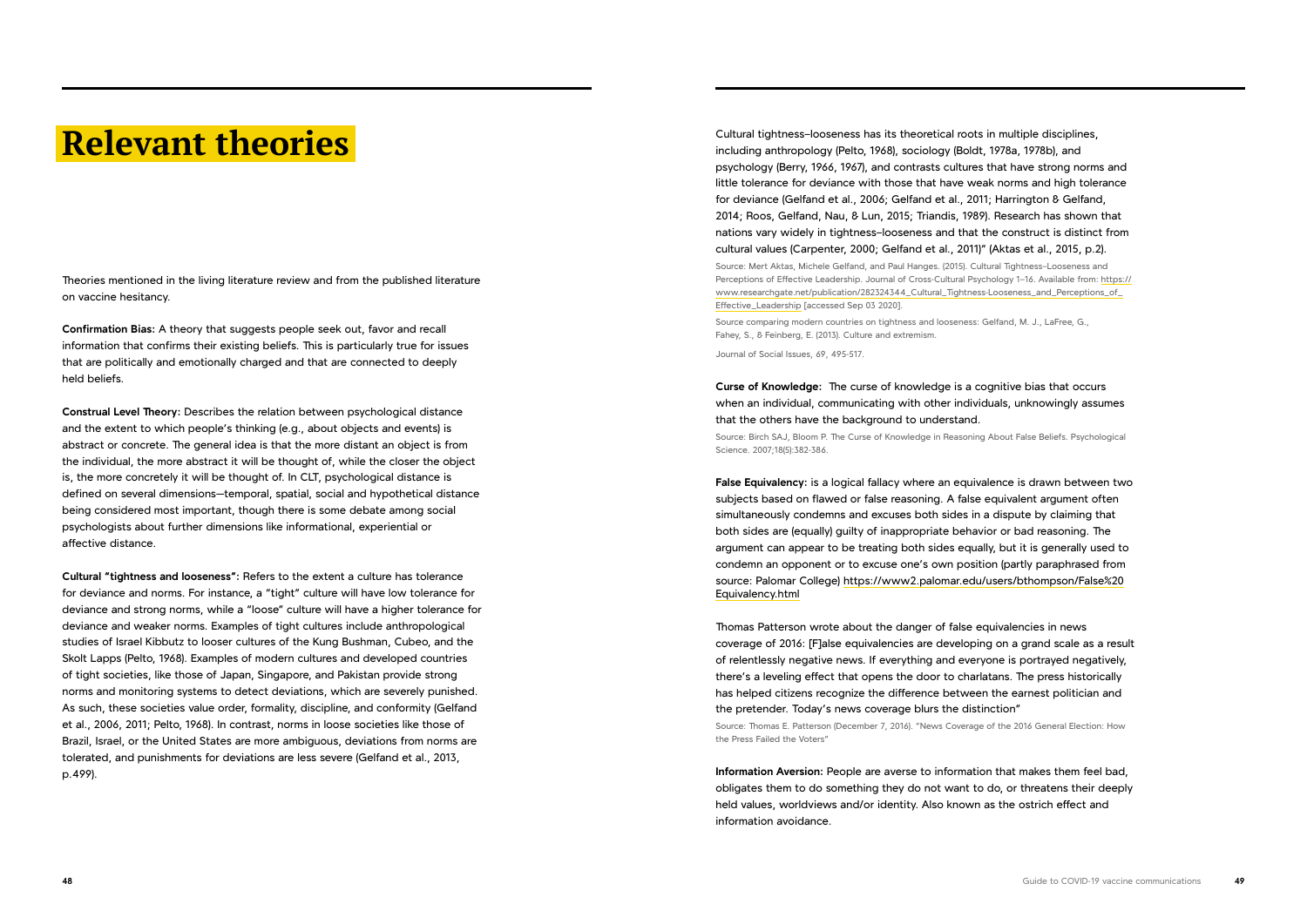**Inoculation Theory:** is a psychological framework derived in the 1960s that aims to induce pre-emptive resistance against unwanted persuasion attempts. Papageorgis & McGuire (1961) explain: "A previous study…showed that strong initial beliefs are more effectively immunized against persuasion by pre exposing them to counterarguments…The present study tested the hypothesis that preexposure to refutations of some counterarguments against the belief would have a generalized immunization effect, making the beliefs more resistant to strong doses not only of the specific counter arguments…but also of alternative arguments against the given belief…As expected, the beliefs proved highly vulnerable to the strong counterarguments when there was no prior immunization. Immunization had a direct strengthening effect on the beliefs and also substantially reduced the effect of the subsequent strong counterarguments."

Source: Papageorgis, D., & McGuire, W. J. (1961). The generality of immunity to persuasion produced by pre-exposure to weakened counterarguments.

The Journal of Abnormal and Social Psychology, 62(3), 475–481. <https://doi.org/10.1037/h0048430>

**Moral foundations theory:** With roots in sociology and social psychology, going back to Emile Durkeim, scholars in the 1990s-2000s coined "Moral Foundations Theory" which proposes that several innate and universally available psychological systems are the foundations of "intuitive ethics." Each culture then constructs virtues, narratives, and institutions on top of these foundations, thereby creating the unique moralities we see around the world, and conflicting within nations too. The five foundations for which they think there currently is evidence for are: 1) Care/harm; 2) Fairness/cheating; 3) Loyalty/betrayal; 4) Authority/subversion; 5) Sanctity/degradation; 6) Liberty/oppression. There might be more that research will delve into.

This finding is important for framing arguments as Feinberg and Willer (2015) tested--claiming that where frames that were targeted at someone's morality there were more likely to have success in changing minds.

Sources: Feinberg, Matthew and Robb Willer. (2015). From Gulf to Bridge: When Do Moral Arguments Facilitate Political Influence? Personality and Social Psychology Bulletin. Volume: 41 issue: 12, page(s): 1665-1681. [https://journals.sagepub.com/doi/full/10.1177/0146167215607842](https://journals.sagepub.com/doi/full/10.1177/014616721560784)

Haidt, Jonathan. (2012). The Righteous Mind: Why Good People Are Divided by Politics and Religion. Vintage; 1st Edition (March 13, 2012)

**Nudge Theory:** Although it is debated whether this is a new concept in behavioral economics or not it has recently been brought to the forefront of intellectual endeavors and also political policy by Richard Thaler and Cass Sunstein's book "Nudge: Improving Decisions About Health, Wealth, and Happiness" (2008). Nudge theory is a concept in behavioral economics, political theory, and the broader behavioral sciences purporting positive reinforcement, defaults, indirect suggestions, all while still allowing freedom of choice, are ways that can influence behavior and decision making, especially aimed at issues of compliance.

Thaler and Sustein define their concept: A nudge, as we will use the term, is any aspect of the choice architecture that alters people's behavior in a predictable way without forbidding any options or significantly changing their economic incentives. To count as a mere nudge, the intervention must be easy and cheap to avoid. Nudges are not mandates. Putting fruit at eye level counts as a nudge. Banning junk food does not" (2008).

Sources: Richard Thaler and Cass Sunstein. (2008). Nudge: Improving Decisions About Health, Wealth, and Happiness. Penguin.

**Pre-bunking (not debunking):** Because once doubt settles in it is hard to dislodge, pre-bunking "shoots first." This new theory (2000s) argues that providing people with correct information before they are exposed to false information can reduce their incidence of believing false information.

Recent work on pre-bunking that is gaining traction and widely cited is by [Sander](http://blogs.biomedcentral.com/on-society/author/lindenroozenbeek/)  [Van Der Linden & Jon Roozenbeek.](http://blogs.biomedcentral.com/on-society/author/lindenroozenbeek/) In a recent study, they surveyed 2,000 people first, asking them how big the scientific consensus on climate change is – without looking at any documents (one document was true about scientific consensus, another was a false petition saying climate change was not a consensus and that 31,000 American scientists disagreed with climate change, and a third was a brief refuting the petition).

The results were intriguing and displayed the potential power of pre-bunking. When participants first were asked about the scientific consensus on climate change, the researchers calculated it to be around 72% on average. But they then changed their estimates based on what they read.

When the researchers provided a group with the 'truth brief', the average rose to 90%. For those who only read the petition, the average sank to 63%. When a third group read them both – first the 'truth brief' and then the petition – the average remained unchanged from participants' original instincts: 72%. Thus, there is evidence that pre-bunking may be an effective method against false reports/news. Source: BBC [https://www.bbc.com/future/article/20181114-could-this-game-be-a-vaccine-against-fake](https://www.bbc.com/future/article/20181114-could-this-game-be-a-vaccine-against-fake-news)[news](https://www.bbc.com/future/article/20181114-could-this-game-be-a-vaccine-against-fake-news)

Sander Van Der Linden & Jon Roozenbeek. (2019). The new science of prebunking: how to inoculate against the spread of misinformation. On Society.

[http://blogs.biomedcentral.com/on-society/2019/10/07/the-new-science-of-prebunking-how-to](http://blogs.biomedcentral.com/on-society/2019/10/07/the-new-science-of-prebunking-how-to-inoculate-against-the-spread-of-misinformation/)[inoculate-against-the-spread-of-misinformation/](http://blogs.biomedcentral.com/on-society/2019/10/07/the-new-science-of-prebunking-how-to-inoculate-against-the-spread-of-misinformation/)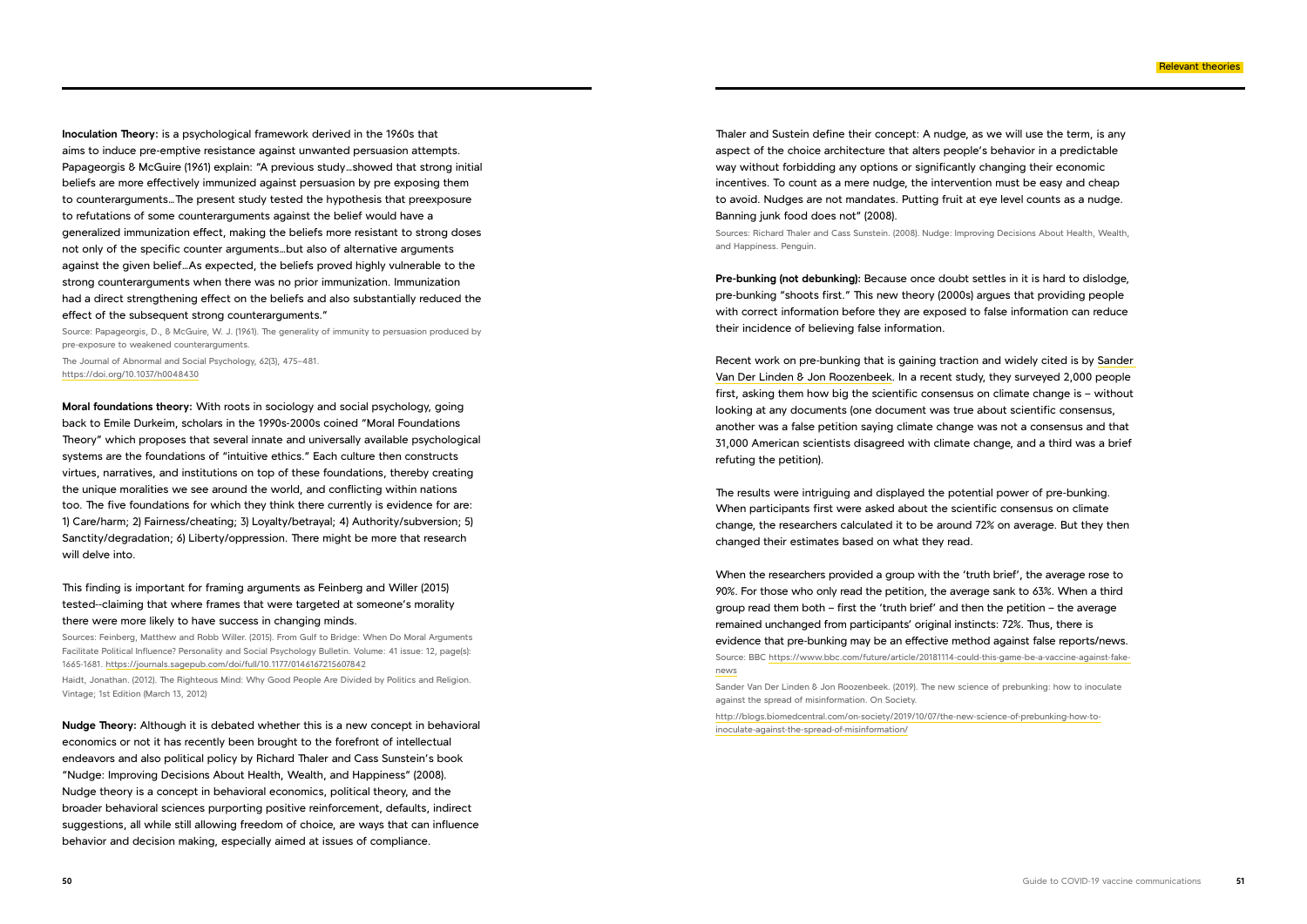**Prospect Theory:** Prospect theory, comes out of behavioral economics, and is credited to Daniel Kannaman and Amos Tversky and their 1979 paper "Prospect Theory: An Analysis of Decision under Risk" in which they argue individuals assess gains and losses in asymmetric ways--in other words there is more aversion to loss than towards gains. This tendency, they argue, contributes to risk aversion in choices involving sure gains and to risk seeking in choices involving sure losses.

This has real world effects in that the overweighting of low probabilities may contribute to the attractiveness of insurance and gambling.

This theory stands in contrast to expected utility theory which expects people to act the same in terms of loss and gains and to always try to maximize utility, yet prospect theory holds up under rigorous studies in the real world, as opposed to expected utility theory.

Sources: Kahneman, Daniel; Tversky, Amos (1979). "Prospect Theory: An Analysis of Decision under Risk". Econometrica. 47 (2): 263–291.

Post, Thierry; van den Assem, Martijn J; Baltussen, Guido; Thaler, Richard H (2008). "Deal or No Deal? Decision Making under Risk in a Large-Payoff Game Show". American Economic Review. 98 (1): 38–71

**Pseudo Inefficacy/Psychic Numbing:** People are less likely to take action when they feel like their actions will not make a difference. Feelings of efficacy- power, agency, ability and effectiveness are important for increasing action. When a problem feels too big (or the devastation is hard to comprehend) we engage in psychic numbing (disengagement) as a cognitive defense.

**Self Efficacy:** Albert Bandura is one of the leading psychologists advocating selfefficacy and its power to influence behavior (see Bandura, 1997; Bandura, 1999; Bandura and Locke, 2003). Claiming: "Among the mechanisms of human agency, none is more central or pervasive than beliefs of personal efficacy. Whatever other factors serve as guides and motivators, they are rooted in the core belief that one has the power to produce desired effects; otherwise one has little incentive to act or to persevere in the face of difficulties. Self-efficacy beliefs regulate human functioning through cognitive, motivational, affective, and decisional processes (Bandura, 1997)" (Bandura and Locke, 2003, p.87).

Sources: Bandura, A., & Locke, E. A. (2003). Negative self-efficacy and goal effects revisited. The Journal of Applied Psychology, 88(1), 87–99.

Bandura, A. (1999). Social Cognitive Theory: An Agentic Perspective. Asian Journal of Social Psychology, 2(1). <https://doi.org/10.1111/1467-839X.00024>

**Social Identity Theory:** People derive their sense of self from membership in a group (s). How someone defines themselves can tell us what they pay attention to, who they trust, who their influencers are and the norms of the group. We act differently toward people in and out of our membership groups based on group status and affiliations. We use cues and cultural symbols to assess who is in and who is out of the group.

**Social Norms Theory:** Social norms are informal and formal rules that govern how we act and what we see as normal and taboo. A social norms approach to change focuses less on changing beliefs and more on changing perceptions of what other people like us do. Our behavior is influenced by those around us. If we think something is a social norm (or becoming one), we will update our own actions to fit in.

**Worldviews:** People have different worldviews that guide how they think the world works and therefore the messages and solutions they support. Some people are more egalitarian and others are more individualistic. Worldviews fall on a continuum and what we believe can change by issue. It is important to identify where a community is to build messages that will resonate.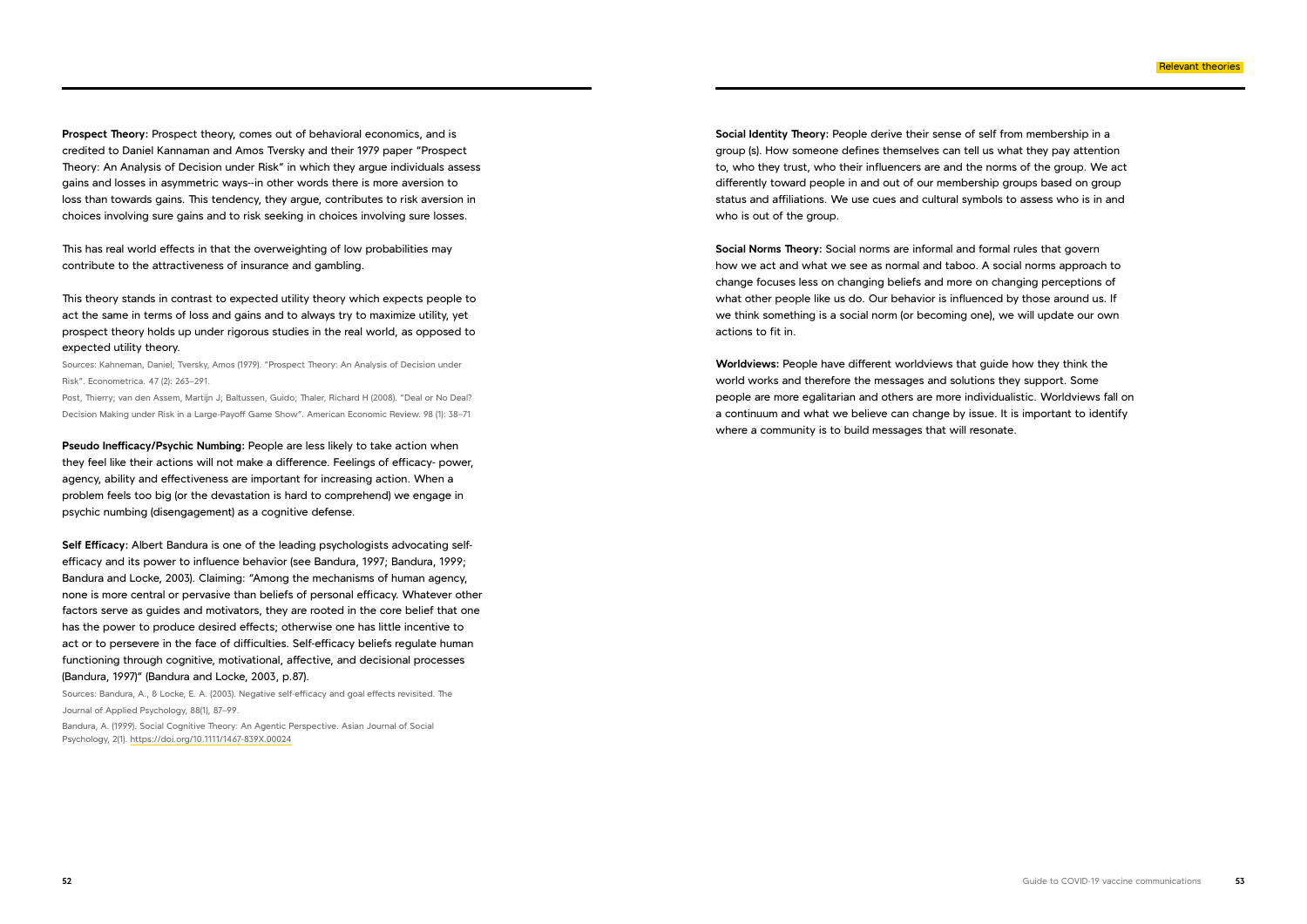# **How this guide was developed Participating scholars**

This guide was prepared by the Center for Public Interest Communications at the University of Florida College of Journalism and Communications in partnership with Purpose and the United Nations Verified initiative.

Our research began with an informationgathering scan of peer-reviewed research from the US and the UK in vaccine hesitancy, through which we identified a group of scholars with expertise in identity, trust, science communication, etc. Over a period of five days from August 21-25, 2020, we held a series of conversations with these scholars around specific topics related to vaccine hesitancy. These included: What makes people resilient against misinformation? What drives vaccine hesitancy? Which frames will be most effective? What kinds of message strategies have been effective with specific communities? And finally, what are some of the best ways to make taking the vaccine a norm within particular communities? These conversations were transcribed and coded, and we identified the principals shared here.

**Emily K. Brunson, MPH, Ph.D.**, is an associate professor of Anthropology at Texas State University. She is a medical anthropologist with training in cultural and biological anthropology as well as public health. Her research focuses on health care access and decision-making, and particularly how policies, social structures (including class and racial inequalities), social relationships and personal experience combine to produce health outcomes for individuals. Her research on vaccination has been published in Pediatrics, Vaccine and Health Security. She recently co-led a working group, with Monica Schoch-Spana, on readying populations for COVID-19 vaccines.

**Lisa Fazio, Ph.D.**, is an Assistant Professor of Psychology and Human Development at Vanderbilt University. Her research focuses on how people learn true and false information from the world around them and how to correct errors in people's knowledge. Her research informs basic theories about learning and memory, while also having clear applications for practitioners, such as journalists and teachers. Her research area is in cognition and cognitive neuroscience as well as developmental science. She's written on how to recognize misleading COVID-19 information on social media as well as how to avoid knowledge neglect and spreading misinformation.

**David Fetherstonhaugh, Ph.D.**, is an applied behavioral economist in private industry practice. He holds a Master's in Statistics and a Ph.D. in Psychology from Stanford University. His work looks to bring behavioral economics to humancentered design to drive measurable results that transform product offerings, user experiences and business outcomes. His organization helps others discover the behavioral barriers and hooks to unlock engagement & behavior potential, design for choice sets to shape people's decisions and activate desired behaviors and develop organizational pathways to turn new behaviors into organizational habits that spread through social & business networks.

We applied these principles to generate a survey which was conducted in four countries – France, Germany, the United States, and the United Kingdom – from October 4-18, 2020. The survey had more than 1,600 total respondents, with more than 400 respondents per country, and was representative of gender, race, income, geography, and age. It offers preliminary data on testable claims made in this guide. The survey was conducted with online participants who were willing to take part. The survey was conducted by the survey firm Qualtrics which adhered to research guidelines and provided informed consent to survey takers about the survey and their rights. Across the survey 301 people (18%) reported they were vaccine hesitant, which is in line with national surveys as of October 2020. While statistically significant, this survey was used to test the reception of certain messages and can not be generalized across all populations.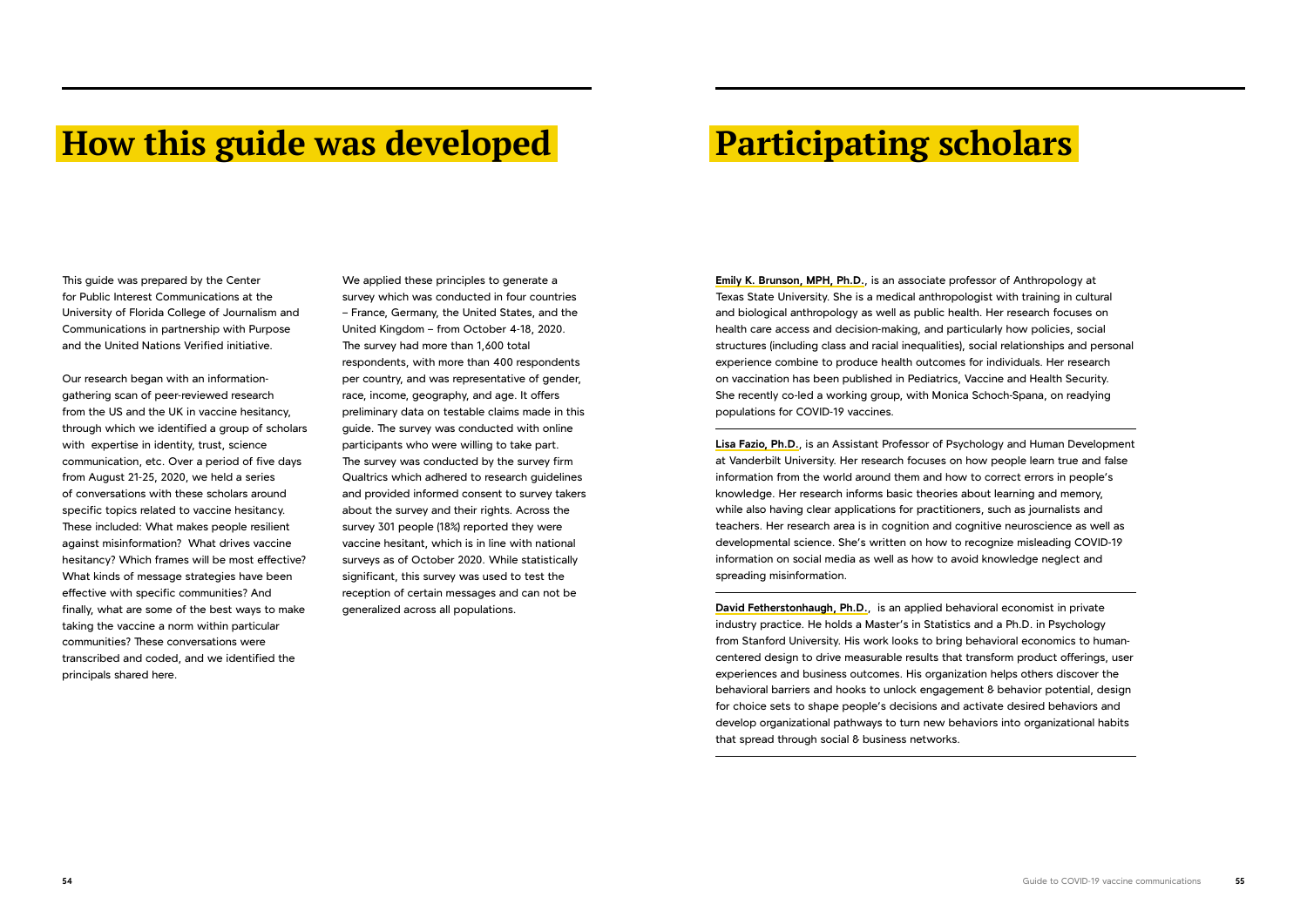**Kurt Gray, Ph.D.** is an Associate Professor in Psychology and Neuroscience at the University of North Carolina at Chapel Hill. He directs the Deepest Beliefs Lab and the Center for the Science of Moral Understanding. The lab investigates people's most important beliefs, including morality and religion, and how they impact society. Lab research has clear applications to the real world, revealing how people respond to bias in algorithms, the roots of intersectional discrimination, how ethical policies in organizations can backfire, and how best to foster political tolerance. HIs recent research looked at a scale to measure realistic threat (health/ livelihood) and symbolic threats (social identity) of COVID-19.

**Jay Hmielowski, Ph.D.**, is an Assistant Professor at the College of Journalism and Communications at the University of Florida. His research interests include environmental, science, and political communication. He is interested in understanding why different messages are effective or ineffective at changing people's attitudes and beliefs associated with various environmental, science, and political issues. He is also interested in how people's attitudes and beliefs affect their information seeking behaviors. He has written on partisan echo chambers, environmental risk information seeking and was part of a COVID-19 health behaviors research team for the University.

**Myiah Hutchens, Ph.D.**, is an Assistant Professor at the College of Journalism and Communications at the University of Florida. She is a political communication scholar whose research generally centers on how communication functions in democratic processes. Her research focuses on what leads people to seek out diverse perspectives - particularly views they disagree with - and how individuals then process that disagreement. She has written on political communications and its impact on trust in the media, breaking partisan echo chambers and was part of a COVID-19 health behaviors research team for the University.

**Jonathan Kennedy, Ph.D.**, is a Senior Lecturer (Associate Professor) in Global Public Health at Barts and the London School of Medicine and Dentistry, Queen Mary University of London. His research has two main strands: the first focuses on armed conflict and health, the second on vaccine hesitancy. His work has been published in journals such as Lancet, Social Science and Medicine, European Journal of Public Health, European Journal of Sociology, and Comparative Studies in Society and History. He writes on topics related to politics and health for a non-academic audience, including The Guardian, The London Review of Books, Al Jazeera, El Pais, Les Echos, Politico, and Project Syndicate.

**Heidi J. Larson, Ph.D.**, is Professor of Anthropology, Risk and Decision Science and Director of the Vaccine Confidence Project at the London School of Hygiene & Tropical Medicine and Clinical Professor of Health Metrics Sciences at the Institute of Health Metrics and Evaluation (IHME) at the University of Washington, Seattle, USA. The Vaccine Confidence Project has developed multiple metrics to measure population confidence in vaccines, from a Vaccine Confidence Index™ to temporal analysis of media and social media, and qualitative research to understand the drivers of vaccine reluctance and refusal.

**Neil Lewis, Jr., Ph.D.**, is an Assistant Professor of Communication and Social Behavior in the Department of Communication at Cornell University and the Division of General Internal Medicine at Weill Cornell Medicine. He is a behavioral, intervention, and meta-scientist who studies how people's social contexts and identities influence their motivation to pursue their goals, and success in their goal pursuit efforts. He studies these processes most often in the domains of education, health, and environmental sustainability, in hopes that the knowledge generated from this research can provide useful insights for developing interventions to help people achieve their education, health, and sustainabilityrelated goals.

**David Markowitz, Ph.D.**, is an Assistant Professor in the School of Journalism and Communication at the University of Oregon. He uses language data from natural repositories to make inferences about people, such as what they are thinking, feeling, and experiencing psychologically. He researches what our digital traces reveal about us, using computational approaches to analyze how social and psychological phenomena—such as deception, persuasion, and status—are reflected in language. His work has appeared in the Proceedings of the National Academy of Sciences, Journal of Communication, Communication Research, and the Journal of Language and Social Psychology, and covered by outlets including Vice, Business Insider, Forbes, and NPR.

**Gordon Pennycook, Ph.D.**, is an Assistant Professor of Behavioural Science at University of Regina's Hill/Levene Schools of Business and is an award-winning expert on the psychology of reasoning and decision-making. He investigates the distinction between intuition ("gut feelings") and analytic thinking, with a particular focus on two broad questions: 1) What features of our cognitive architecture initiate deliberative thought in the mind?, and 2) When does reasoning hurt us and when does it help us? Research topics include: Conflict detection, base-rate neglect, religious belief, morality, creativity, science beliefs, political ideology, and misinformation. He has published research focused on interventions against COVID-19 misinformation as well as work that focuses on the psychological underpinnings of misperceptions about COVID-19.